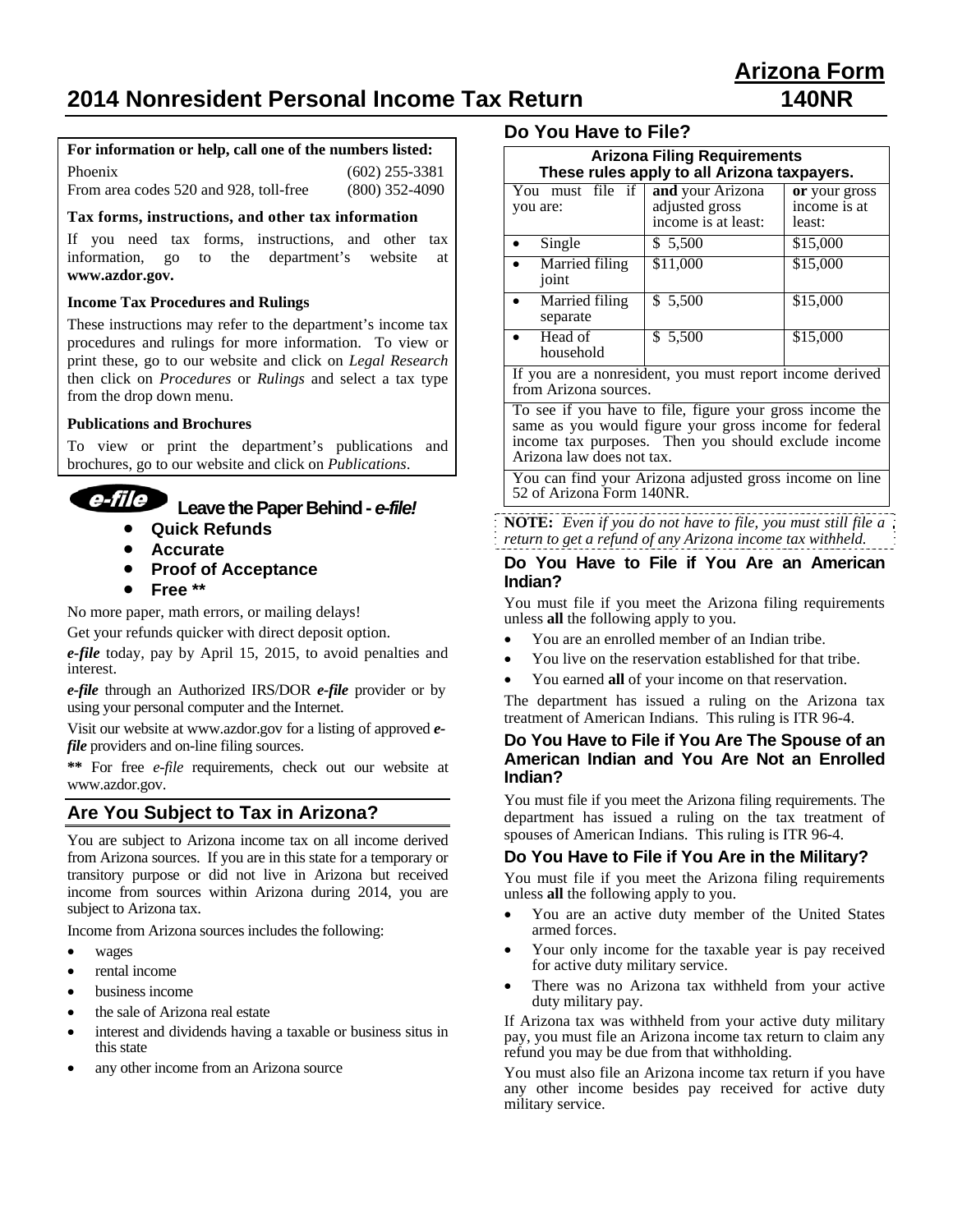If you are an Arizona resident and you have to file an Arizona return, you should file using Form 140. If you were an Arizona resident when you entered the service, you remain an Arizona resident, no matter where stationed, until you establish a new domicile. As an Arizona resident, you must report all of your income to Arizona, no matter where stationed. You must include your military pay, but using Form 140, you may subtract all pay received for active duty military service; to the extent it is included in your federal adjusted gross income.

If you are not an Arizona resident, but stationed in Arizona, the following applies to you.

- You are not subject to Arizona income tax on your military pay.
- You must report any other income you earn in Arizona. Use Form 140NR, *Nonresident Personal Income Tax Return*, to report this income.

To find out more, see our brochure, Pub 704, *Taxpayers in the Military*.

## **If You Included Your Child's Unearned Income on Your Federal Return, Does Your Child Have to File an Arizona Return?**

No. In this case, the child should not file an Arizona return. The parent must include that same income in his or her Arizona taxable income.

## **Residency Status**

If you are not sure if you are an Arizona resident for state income tax purposes, we may be able to help.

The department has issued a procedure on determining residency status. This procedure is ITP 92-1.

#### **Residents**

You are a resident of Arizona if your domicile is in Arizona. Domicile is the place where you have your permanent home. It is where you intend to return if you are living or working temporarily in another state or country. If you leave Arizona for a temporary period, you are still an Arizona resident while gone. A resident is subject to tax on all income no matter where the resident earns the income.

If you are a full year resident, you must file Form 140, Form 140A, or Form 140EZ.

## **Part-Year Residents**

If you are a part-year resident, you must file Form 140PY, *Part-Year Resident Personal Income Tax Return*.

You are a part-year resident if you did either of the following during 2014.

- You moved into Arizona with the intent of becoming a resident.
- You moved out of Arizona with the intent of giving up your Arizona residency.

## **Nonresidents**

If you are a nonresident, you must file Form 140NR, *Nonresident Personal Income Tax Return.*

## **What if a Taxpayer Died?**

If a taxpayer died before filing a return for 2014, the taxpayer's spouse or personal representative may have to file and sign a return for that taxpayer. A personal representative can be an executor, administrator, or anyone

who is in charge of the deceased taxpayer's property. If the deceased taxpayer did not have to file a return but had tax withheld, a return must be filed to get a refund.

The person who files the return should use the form the taxpayer would have used. The person who files the return should print the word "deceased" after the decedent's name in the address section of the form. Also, enter the date of death after the decedent's name.

If your spouse died in 2014 and you did not remarry in 2014, or if your spouse died in 2015 before filing a return for 2014, you may file a joint return. If your spouse died in 2014, the joint return should show your spouse's 2014 income before death and your income for all of 2014. If your spouse died in 2015, before filing the 2014 return, the joint return should show all of your income and all of your spouse's income for 2014. Print "Filing as surviving spouse" in the area where you sign the return. If someone else is the personal representative, he or she must also sign the return.

## **Are any Other Returns Required?**

You may also have to file a fiduciary income tax return (Form 141AZ). For details about filing a fiduciary income tax return, call the department at (602) 255-3381.

## **Claiming a Refund for a Deceased Taxpayer**

If you are claiming a refund for a deceased taxpayer, you **must** complete Arizona Form 131, *Claim for Refund on Behalf of Deceased Taxpayer*. Include this form with the return.

# **What Are the Filing Dates and Penalties?**

## **When Should You File?**

Your 2014 calendar year tax return is due no later than midnight, April 15, 2015. File your return as soon as you can after January 1, but no later than April 15, 2015.

If you are a fiscal year filer, your return is due on the 15th day of the fourth month following the close of your fiscal year.

## **What if You Cannot File on Time?**

You may request an extension if you know you will not be able to file on time.

**NOTE:** *An extension does not extend the time to pay your income tax. For details, see the instructions for Arizona Form 204.* 

## **To get a filing extension, you can either:**

- 1. Apply for a state extension (Arizona Form 204). To apply for a state extension, file Arizona Form 204 by April 15. See Form 204 for details. You do not have to include a copy of the extension with your return when you file, but make sure that you check box 82F on page 1 of the return. If you must make a payment, use Arizona Form 204, or visit www.AZTaxes.gov to make an electronic payment.
- 2. Use your federal extension (federal Form 4868). File your Arizona return by the same due date. You do not have to include a copy of your federal extension with your return, but make sure that you check box 82F on page 1 of the return.

#### **When Should You File if You Are a Nonresident Alien?**

The due date for your Arizona return is not the same as the due date for your federal return. Your Arizona return is due by April 15 even though your federal return is due on June 15. If you want to file your Arizona return after April 15, you must ask for a filing extension. You must file this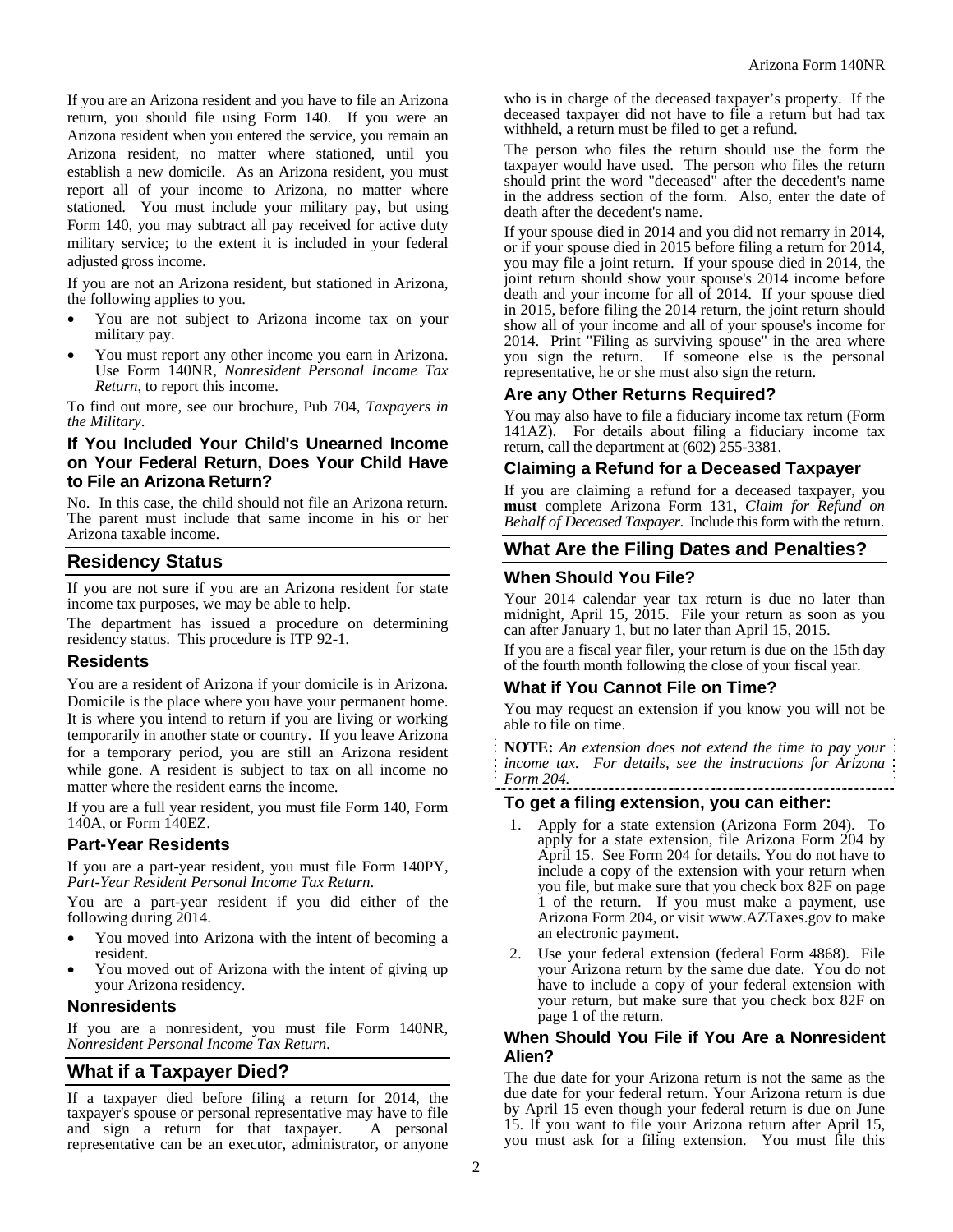request by April 15. Arizona will allow up to a 6-month extension. This will allow you to file your return by October 15, 2015. See Form 204 for extension filing details.

If you have a federal 6-month extension, you can file your Arizona return under that extension. If you file using your federal extension, Arizona will also allow you an extra 6 months. Because we will allow only 6 months, the due date for your Arizona return is not the same as the due date for your federal return. In this case, your Arizona return will be due by October 15 even though your federal return will not be due until December 15. If you file your 2014 Arizona calendar year return after October 15, 2015, your return will be late.

If you are a fiscal year filer, your return is due on the 15th day of the fourth month following the close of your fiscal year.

## **What if You File or Pay Late?**

If you file or pay late, we will charge you interest and penalties on the amount you owe. If the U.S. Post Office postmarks your 2014 calendar year return by April 15, 2015, your return will not be late.

You may also use certain private delivery services designated by the IRS to meet the "timely mailing as timely filed" rule.

#### **Late Filing Penalty**

If you file late, we will charge you a late filing penalty. This penalty is 4½% (.045) of the tax required to be shown on the return for each month or fraction of a month the return is late. This penalty cannot exceed 25% (.25) of the tax found to be remaining due.

## **Late Payment Penalty**

If you pay your tax late, we will charge you a late payment penalty. This penalty is  $\frac{1}{2}$  of 1% (.005) of the amount shown as tax for each month or fraction of a month for which the failure continues. We charge this penalty from the original due date of the return until the date you pay the tax. This penalty cannot exceed a total of  $10\%$  (.10) of the unpaid tax.

#### **Extension Underpayment Penalty**

If you file your return under an extension, you must pay 90% of the tax shown on your return by the return's original due date. If you do not pay this amount, we will charge you a penalty. This penalty is ½ of 1% (.005) of the tax not paid for each 30-day period or fraction of a 30-day period. We charge this penalty from the original due date of the return until the date you pay the tax. This penalty cannot exceed 25% (.25) of the unpaid tax. If we charge you the extension underpayment penalty, we will not charge you the late payment penalty under Arizona Revised Statutes (A.R.S.) § 42-1125(D).

**NOTE:** *If you are subject to two or more of the above penalties, the total cannot exceed 25%.* 

#### **Interest**

We charge interest on any tax not paid by the due date. We will charge you interest even if you have an extension. If you have an extension, we will charge you interest from the original due date until the date you pay the tax. The Arizona interest rate is the same as the federal rate.

## **When Should You Amend a Return?**

If you need to make changes to your return once you have filed, you should file Arizona Form 140X, *Individual*  *Amended Income Tax Return*. You should file your amended return after your original return has processed. **Do not** file a new return for the year you are correcting. Generally, you have four years to amend a return to claim a refund.

If you amend your federal return for any year, you must also file an Arizona Form 140X for that year. You must file Form 140X within 90 days of the final determination of the IRS.

If the IRS makes a change to your federal taxable income for any year, you must report that change to Arizona. You may use one of the following two options to report this change.

#### **Option 1**

You may file a Form 140X for that year. If you choose this option, you must amend your Arizona return within 90 days of the final determination of the IRS. Include a complete copy of the federal notice with your Form 140X.

#### **Option 2**

You may file a copy of the final federal notice with the department within 90 days of the final determination of the IRS. If you choose this option, you must include a statement in which you must:

1. Request that the department recompute your tax; and

2. Indicate if you agree or disagree with the federal notice.

If you do not agree with the federal notice, you must also include any documents that show why you do not agree.

If you choose option 2, mail the federal notice and any other documents to

Arizona Department of Revenue Attention: Individual Income Audit PO Box 29084 Phoenix, AZ 85038-9084

#### **Do You Need to Make Estimated Payments in 2015?**

You must make Arizona estimated income tax payments during 2015 if:

| <b>AND</b>    | <b>AND</b>       |  |  |  |  |
|---------------|------------------|--|--|--|--|
| Your Arizona  | Your Arizona     |  |  |  |  |
| gross income  | gross income for |  |  |  |  |
|               | 2015 exceeds:    |  |  |  |  |
| greater than: |                  |  |  |  |  |
| \$150,000     | \$150,000        |  |  |  |  |
| \$75,000      | \$75,000         |  |  |  |  |
| \$75,000      | \$75,000         |  |  |  |  |
| \$75,000      | \$75,000         |  |  |  |  |
|               |                  |  |  |  |  |
|               | for $2014$ was   |  |  |  |  |

If you met the income threshold for 2014, you must make estimated payments during 2015 unless you are sure you will not meet the threshold for 2015.

As a nonresident, your Arizona gross income is that part of your federal adjusted gross income derived from Arizona sources. Your Arizona gross income is on line 26 of the 2014 Arizona Form 140NR. See the worksheet for Arizona Form 140ES to figure how much your payments should be. For more information, see the department's brochure (Pub 012), *Arizona Individual Estimated Income Tax Payments.* 

#### **What if You Make Your Estimated Payments Late?**

We will charge you a penalty if you fail to make any required payments. We will charge you a penalty if you make any of your required payments late. For details, see Arizona Form 221.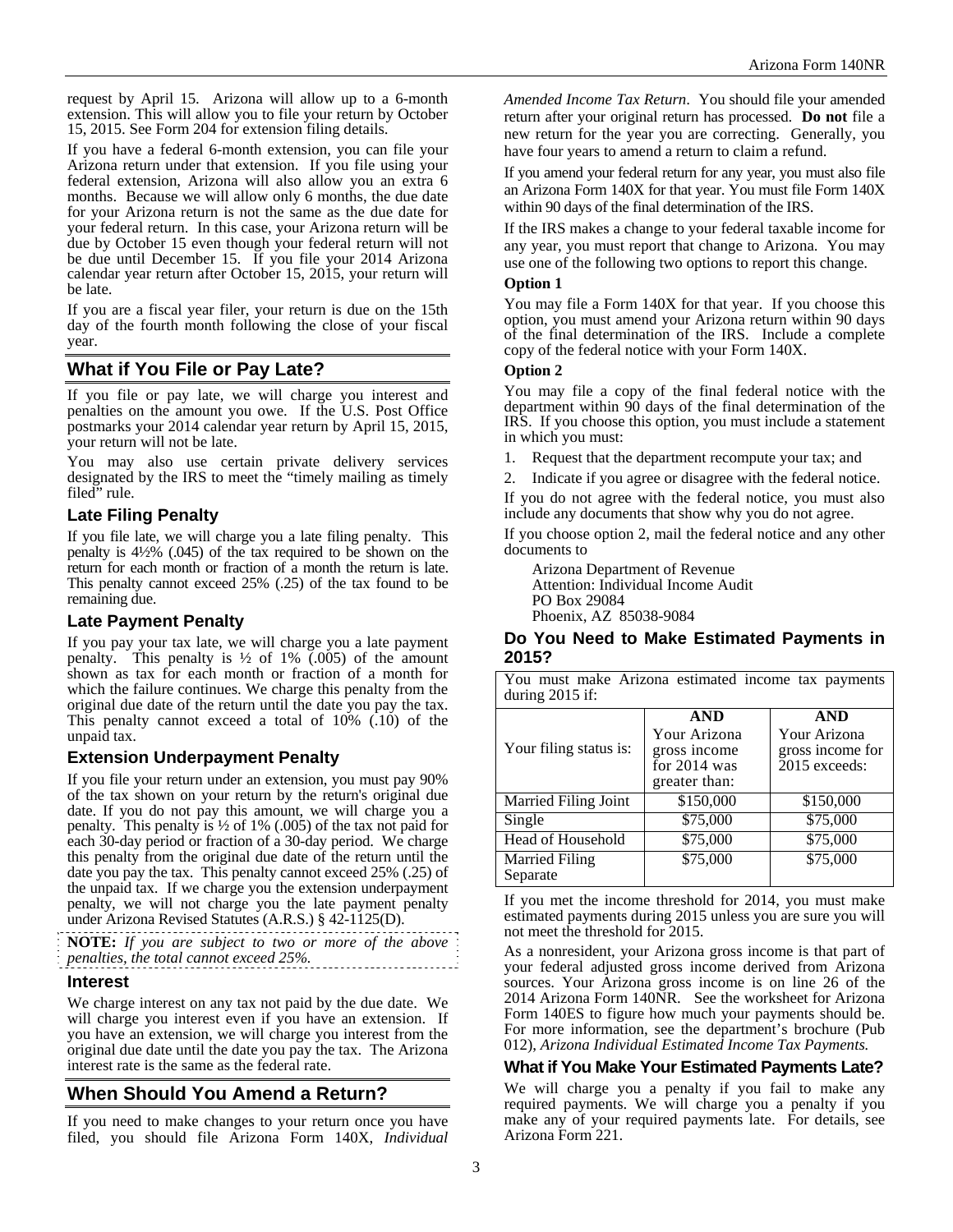## **Can You Make Estimated Payments Even if You Do Not Have to?**

If you do not have to make Arizona estimated income tax payments, you may still choose to make them. For details, see Arizona Form 140ES.

## **Line-by-Line Instructions**

#### **Tips for Preparing Your Return:**

- Make sure that you write your SSN on your return.
- Complete your return using black ink.
- You must round dollar amounts to the nearest whole dollar. If 50 cents or more, round up to the next dollar. If less than 50 cents, round down. Do not enter cents.
- When asked to provide your own schedule, include a separate sheet with your name and SSN at the top. Include these schedules behind your return and behind your Schedules A, if itemizing.
- You must complete your federal return before you can start your Arizona return.
- Make sure you include your daytime telephone number.
- If filing a fiscal year return, fill in the period covered in the space provided at the top of the form.

## **Entering Your Name, Address, and SSN**

#### **Lines 1, 2, and 3 -**

**NOTE:** *Make sure that you write your SSN on the appropriate line.*

Print or type your name, address, and SSN in the space provided.

If you are filing a joint return, enter your SSNs in the same order as your names. *If your name appears first on the return, make sure your SSN is the first number listed*.

If you are married filing separately, enter your name and SSN on the first line 1. Then enter your spouse's name and SSN on the second line 1.

If you are a nonresident of the United States or a resident alien who does not have an SSN, use the individual taxpayer identification number (ITIN) the IRS issued to you.

**NOTE:** *Make sure your SSN is correct. If you are filing a joint return, also make sure you enter your SSNs in the same order every year.* 

Make sure that you enter your SSN on your return. Make sure that all SSNs are clear and correct. You may be subject to a penalty if you fail to include your SSN. It will take longer to process your return if SSNs are missing, incorrect, or unclear.

Use your current home address. The department will send your refund or correspond with you at that address.

For a deceased taxpayer, see page 2 of these instructions.

## **Foreign Addresses**

If you have a foreign address, enter the information in the following order: city, province or state, and country. Follow the country's practice for entering the postal code. Do not abbreviate the country name.

#### **Last Names Used in Last 4 Prior Years**

If the last name that you or your spouse are using on this return is not the same as the last name you or your spouse used on returns filed for the last 4 years, enter any other last name(s) that you or your spouse used when filing your return during the last 4 years.

## **ID Numbers for Paid Preparers**

If you pay someone else to prepare your return, that person must also include an ID number where requested.

A paid preparer may use any of the following.

- 
- his or her PTIN<br>his or her SSN
- the EIN for the business

A paid preparer who fails to include the proper ID numbers may be subject to a penalty.

## **Determining Your Filing Status**

The filing status that you use on your Arizona return may be different from that used on your federal return.

Use this section to determine your filing status. Check the correct box (4 through 7) on the front of Form 140NR.

## **Box 4 - Married Filing Joint Return**

If you are married and filing a joint return, check box 4.

You may file a joint return if you were married as of December 31, 2014. It does not matter whether or not you were living with your spouse. You may file a joint return, even if you and your spouse filed separate federal returns.

You may file a joint return with your deceased spouse if your spouse died during 2014 and you did not remarry in 2014. See page 2 of these instructions for details.

If you are married to an Arizona full year resident, you may file a joint return with your Arizona resident spouse. If filing a joint return with your Arizona resident spouse, you must use Form 140NR.

**NOTE:** *The department has issued a ruling on filing a joint return with your full-year resident spouse. This ruling is ITR 14-1*.

## **Box 5 - Head of Household**

If you are filing as a head of household, check box 5.

You may file as head of household on your Arizona return, only if one of the following applies.

- You qualify to file as head of household on your federal return.<br>You qualify to file as a qualifying widow or widower on
- your federal return.

## **Box 6 - Married Filing Separate Return**

If you are filing a separate return, check box 6 and enter your spouse's name and SSN on the second line 1.

If you were married as of December 31, 2014, you may choose to file a separate return. You may file a separate return, even if you and your spouse filed a joint federal return.

Arizona is a community property state. If you file a separate return, you must figure how much income to report using community property laws. If one spouse is a resident and the other spouse is not, special rules apply when filing a separate return. The department has issued a ruling on how to report income in this case. This ruling is ITR 93-20.

**NOTE:** *In some cases, you may treat community income as separate income. The department has issued a ruling on when you may treat community income as separate income. This ruling is ITR 93-22.*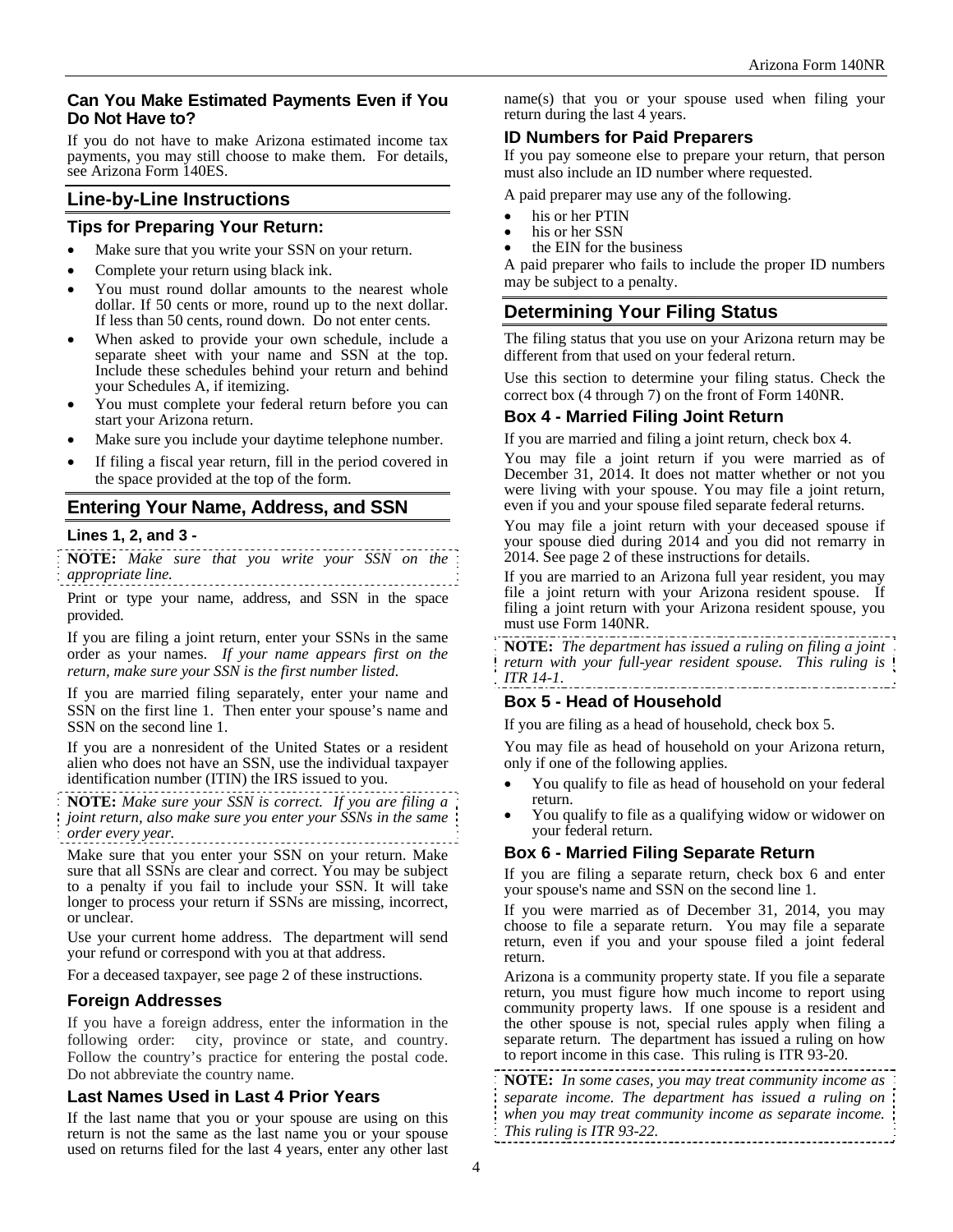## **Box 7 - Single**

If you are filing as single, check box 7.

Use this filing status if you were single on December 31, 2014. You are single if any of the following apply to you.

- You have never been married.
- You are legally separated under a decree of divorce or of separate maintenance.
- You were widowed before January 1, 2014, and you did not remarry in 2014, and you do not qualify to file as a qualifying widow or widower with dependent children on your federal return.

**NOTE:** *If you got divorced during the year, see our income tax ruling, ITR 14-2; and Publication 200 for help completing your return.* 

## **Exemptions**

Write the number of exemptions you are claiming in boxes 8, 9, and 10. **Do not put a check mark**. You may lose the exemption if you put a checkmark in these boxes. You may lose the dependent exemption if you do not complete the Dependent section on page 1.

#### **Box 8 - Age 65 or Over**

Enter "1" in box 8 if you or your spouse were 65 or older in 2014. Enter "2" in box 8 if both you and your spouse were 65 or older in 2014.

#### **Box 9 - Blind**

Enter "1" in box 9 if you or your spouse is totally or partially blind. Enter "2" in box 9 if both you and your spouse are totally or partially blind.

If you or your spouse were partially blind as of December 31, 2014, you must get a statement certified by your eye doctor or registered optometrist that:

- 1. You cannot see better than 20/200 in your better eye with glasses or contact lenses or
- 2. Your field of vision is 20 degrees or less.

If your eye condition is not likely to improve beyond the conditions listed above, you can get a statement certified by your eye doctor or registered optometrist to that effect instead. You must keep the statement for your records.

## **Box 10 - Dependents**

You must complete the Dependent section on page 1 of your return before you can total your dependent exemptions. You may claim only the following as a dependent.

 A person that qualifies as your dependent on your federal return.

**NOTE:** *If you do not claim a dependent exemption for a student on your federal return in order to allow the student to claim a federal education credit on the student's federal return, you may still claim the exemption on your Arizona return. For more information, see Arizona Individual Income Tax Ruling ITR 05-02 at www.azdor.gov.*

- A person who is age 65 or over (related to you or not) that does not qualify as your dependent on your federal return, but one of the following applies.
	- In 2014, you paid more than one-fourth of the cost of keeping this person in an Arizona nursing care institution, an Arizona residential care institution, or an Arizona assisted living facility. Your cost must be more than \$800.
- 2. In 2014, you paid more than \$800 for either Arizona home health care or other medical costs for the person.
- A stillborn child if the following apply.
	- 1. The stillbirth occurred in Arizona during 2014.
	- 2. You received a certificate of birth resulting in stillbirth from the Arizona Department of Health Services.
	- 3. The child would have otherwise been a member of your household.

## **Completing the Dependent Section**

If you need additional lines to list all of your dependents, complete page 3, Dependent Information – Continuation Sheet, and include this page with your return. Be sure to check the box indicating you are completing page 3.

Do **not** include page 3 with your return if you do not use it.

#### **Dependent information: children and other dependents**

Enter the following.

- a) The dependent's name. If you are claiming an exemption for a stillborn child and the child was not named, enter "stillborn child" in place of a name.
- b) The dependent's SSN. If you are claiming an exemption for a stillborn child enter the certificate number from the certificate of birth resulting in stillbirth.
- The dependent's relationship to you.
- d) The number of months the dependent lived in your home during 2014. If you are claiming an exemption for a stillborn child, enter the date of birth resulting in the stillbirth.
- e) Check this box if this person did not qualify as a dependent on your federal return.
- f) Check the box if you did not claim this person (student) as a dependent on your federal return in order to allow that student to claim a federal education credit on the student's federal return.

You may lose the exemption if you do not furnish this information.

Enter the total number of dependents listed on line 10 (Box).

## **Reporting Your Residency Status**

Check the appropriate box (11 through 13). Check only one box.

#### **Box 11 - Nonresident**

Check box 11, if you were not an Arizona resident during 2014, and were not on active military duty in Arizona.

#### **Box 12 - Nonresident Active Military**

Check box 12, if you were a nonresident on active duty military assignment in Arizona during 2014.

#### **Box 13 - Composite Return**

Check box 13, if this is a composite return to be filed by one of the following.

- 1. A partnership filing on behalf of its nonresident partners.
- 2. An S corporation filing on behalf of its nonresident shareholders.

For information on filing an Arizona nonresident composite income tax return, see Income Tax Ruling ITR 13-2.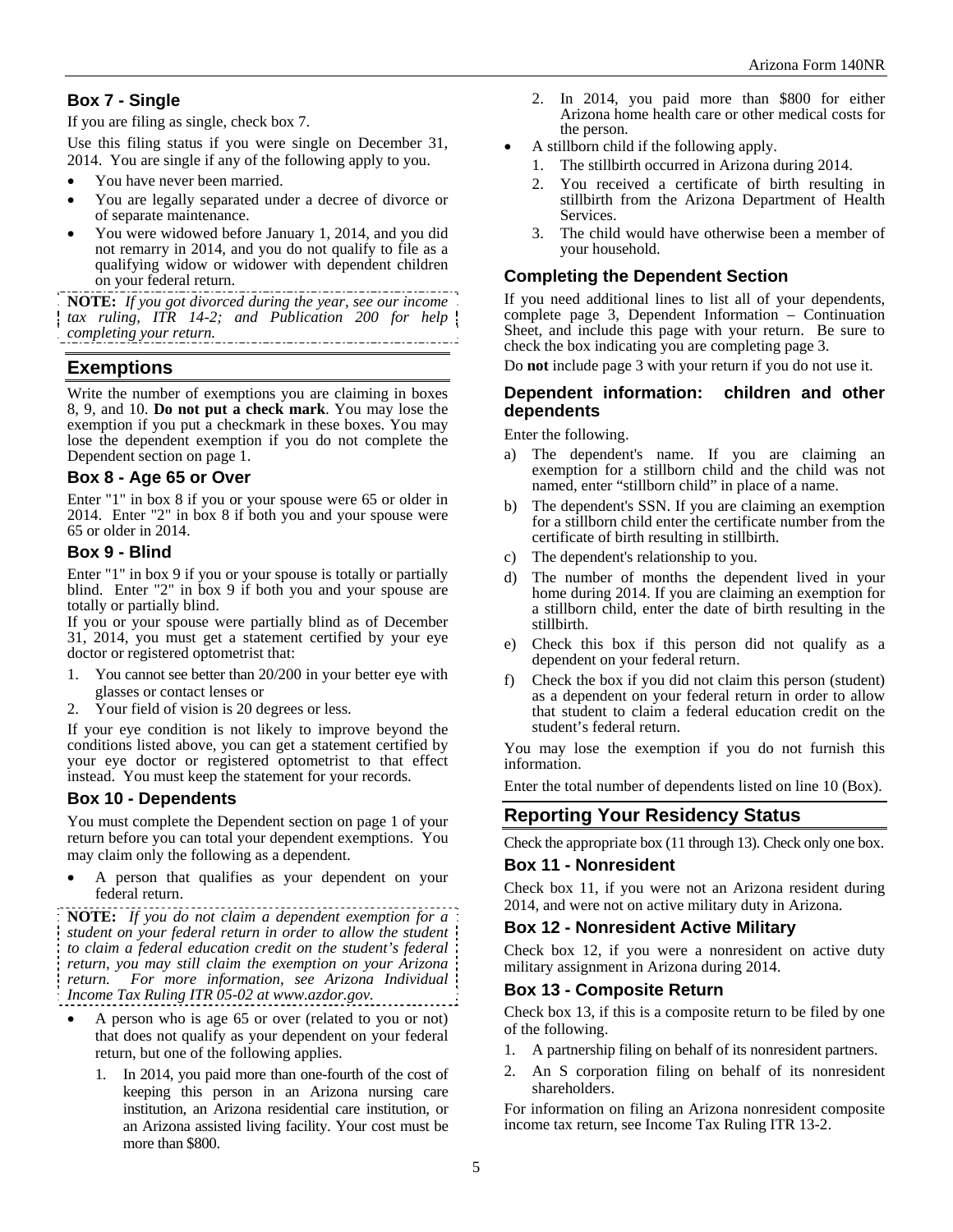# **Determining Arizona Income**

Use lines 15 through 27 to determine what portion of your total income is taxable by Arizona.

**NOTE:** *If you are unable to determine the proper line to use, please call one of the numbers listed on page 1.* 

## **FEDERAL Column**

Enter the actual amounts shown on your 2014 federal income tax return in the FEDERAL column. Complete lines 15 through 25. Line 25 should equal the federal adjusted gross income shown on your 2014 federal Form 1040, Form 1040A, Form 1040EZ, or Form 1040NR.

## **ARIZONA Column**

Enter that portion of your federal income received from Arizona sources in the ARIZONA column. Such income includes wages earned in Arizona, Arizona rental and business income, and gains on the sale of Arizona property.

**NOTE:** *If you are filing a joint return with your full year resident spouse, you must enter your Arizona source income in the ARIZONA column and your spouse must enter all income from all sources in the ARIZONA column. For details, see Arizona Department of Revenue Income Tax Ruling, ITR 14-1 at www.azdor.gov.*

The Tax Reform Act of 1986 limits the amount of losses that you may deduct from passive activities. A passive activity is one that involves the conduct of any trade or business in which the taxpayer does not materially participate.

As a nonresident, your Arizona gross income may include some of these losses. You may consider only those passive losses that arose from Arizona sources. Your 2014 Arizona gross income can include only Arizona source losses you used on your 2014 federal return.

## **Line 14 Box - Spouse of Active Duty Military Member**

Check line 14 Box if married and you are the spouse of an active duty military member and you qualify for relief under the Military Spouses Residency Relief Act. For information about who qualifies for relief, see the department's brochure, Pub 705, *Spouses of Active Duty Military Members*.

## **Lines 15 through 24 -**

The following line-by-line instructions apply to the ARIZONA column.

## **Line 15 - Wages, Salaries, Tips, etc.**

Enter all amounts received for services performed in Arizona.

**NOTE: Active Duty Military Members** *- Do not include active duty military pay unless the active duty military member is an Arizona resident filing a joint return with his or her Arizona nonresident spouse on Form 140NR. If you are an Arizona resident active duty military member including military pay on line 15 in the "ARIZONA" column, also include that amount in the amount entered as an "Other Subtraction From Income" on Form 140NR, page 2, line 46.* 

**NOTE: Spouses of Active Duty Military Members** *If you are the spouse of an active duty military and you qualify for relief under the Military Spouses Residency Relief Act, do not enter any wages, salaries or tips you earned during the taxable year for services performed in Arizona.*

# **Line 16 - Interest**

If you have an Arizona business, enter only interest (including U.S. Government interest) you earned on accounts pledged as collateral. Also, enter your distributive share of interest from a partnership doing business in Arizona or an S corporation doing business in Arizona. Do not include any other interest income, even if it was earned in Arizona banks.

## **Line 17 - Dividends**

If you have an Arizona business, enter only those dividends earned on stocks pledged as collateral, including dividends from small business corporations. Also, enter your distributive share of dividend income from a partnership doing business in Arizona or an S corporation doing business in Arizona. Do **not** include any other dividend income.

## **Line 18 - Arizona Income Tax Refunds**

Enter the amount of Arizona income tax refunds received in 2014 that you included in your federal adjusted gross income.

# **Line 19 - Business Income or (Loss)**

Enter income or (loss) from Arizona businesses.

#### **Line 20 - Gains or (Losses)**

Enter gains or (losses) on sales of Arizona property.

## **Line 21 - Rents, etc.**

Enter the following income on line 21.

- Rent or royalty income earned on Arizona properties.
- Income from Form 141AZ, Schedule K-1(NR), line 2, from estates or trusts.
- Income or (loss) from Schedule(s) K-1(NR) from Arizona partnerships (Arizona Form 165), or small business corporations (Arizona Form 120S).

#### **Line 22 - Other Income Reported on Your Federal Return**

Enter other income from sources within Arizona. Do not include pension income or social security taxed by the federal government.

## **Line 23 - Total Income**

Add lines 15 through 22 and enter the total.

## **Line 24 - Other Federal Adjustments**

Include on line 24 any other federal adjustments included in your federal adjusted gross income that are attributable to the Arizona source income reported on your 2014 Arizona nonresident return.

## **Line 25 – Federal Adjusted Gross Income**

Subtract line 24 from line 23 in the FEDERAL column.

## **Line 26 - Arizona Income**

Subtract line 24 from line 23.

## **Line 27 - Arizona Percentage**

Divide line 26 by line 25 and enter the result. **Do not enter more than 100 percent. Do not enter less than 0.** This is the Arizona percentage of your total income.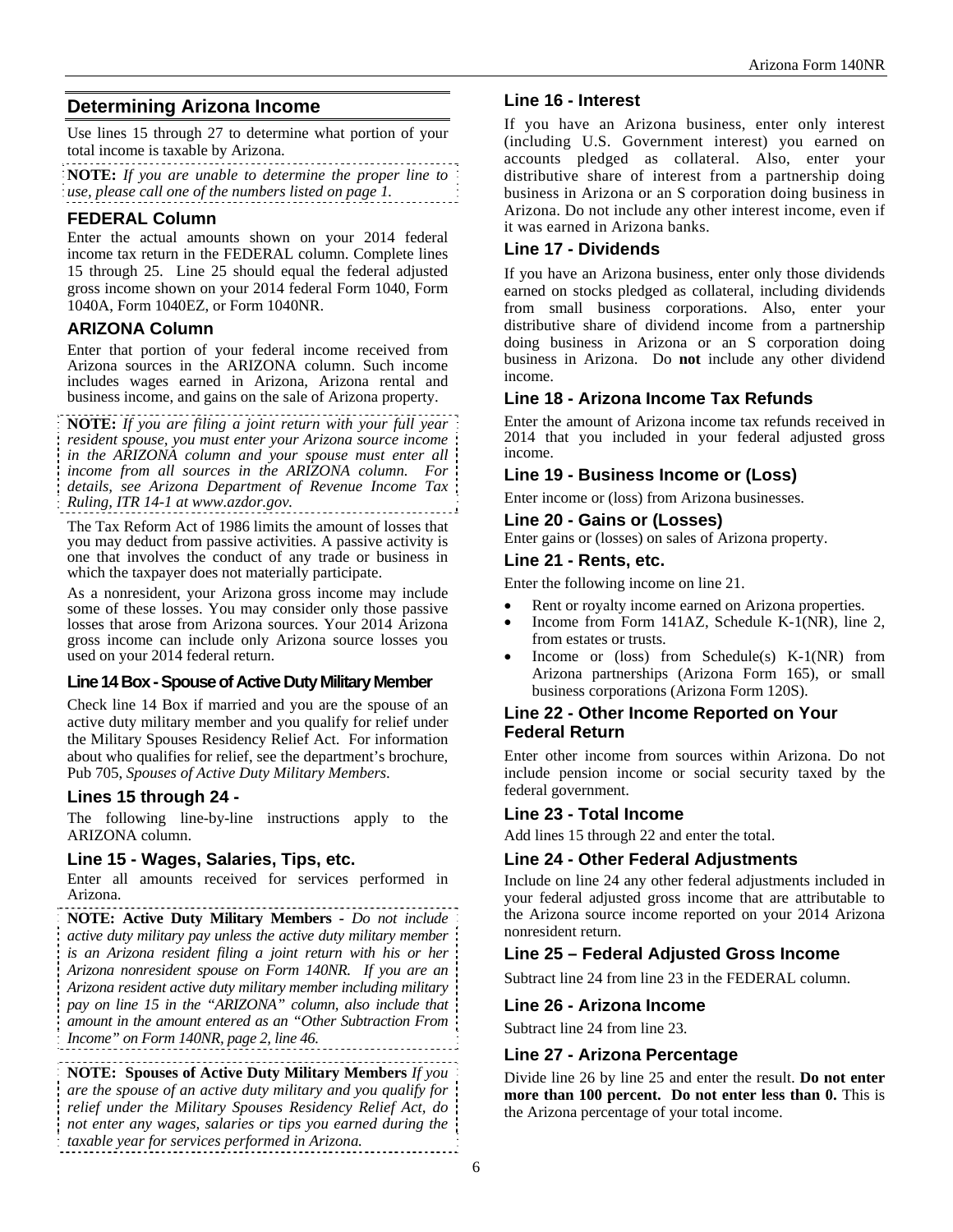| <b>Examples:</b>     |                          |                                         |  |  |
|----------------------|--------------------------|-----------------------------------------|--|--|
| Arizona              | Federal                  | Arizona percentage                      |  |  |
| Gross<br>Income from | Adjusted<br>Gross Income |                                         |  |  |
| line 26              | from line 25             |                                         |  |  |
| \$ 7,500             | \$30,000                 | $$7,500/30,000 = 25\%$                  |  |  |
| \$10,000             | 9,000<br>S               | $$10,000$ /\$9,000=111.1%               |  |  |
|                      |                          | Taxpayer would enter<br>100% on line 27 |  |  |

- If Arizona gross income is positive (greater than zero), and federal adjusted gross income is equal to or less than zero (negative), enter 100% on line 27.
- If Arizona gross income is equal to or less than zero (negative), and federal adjusted gross income is positive, enter 0% on line 27.
- If Arizona gross income and federal gross income are both negative, divide the Arizona amount by the federal amount and enter the percentage on line 27. The percentage cannot be more than 100%.

## **Additions to Income**

#### **Line 28 - Total Depreciation Included in Arizona Gross Income**

Enter the amount of depreciation deducted on the federal return that is included in Arizona gross income. If you make an entry here, you should also take a subtraction on line 37 for allowable depreciation attributable to assets used in your Arizona business. See the instructions for line 37.

**NOTE:** *You may take a subtraction, on line 38, for Arizona bonus depreciation on assets placed in service during 2013. For more information, see the department's income tax procedure, ITP 14-3.*  

#### **Line 29 - Other Additions to Income**

Use line 29 if any of the special circumstances below apply. Include your own schedule with your return, explaining any amounts entered on line 29.

## **A. Fiduciary Adjustment**

A fiduciary uses Form 141AZ, Schedule K-1(NR), to report to you your share of the fiduciary adjustment from the trust or estate. Line 5 of Form 141AZ, Schedule K-1(NR), shows your share of the fiduciary adjustment from the estate or trust.

Depending on your situation, you may either add (line 29) or subtract (line 46) this amount.

If the amount reported on line 5 of your Arizona Form 141AZ, Schedule K-1(NR), is a positive number, enter that amount as an addition on line 29.

If the amount reported on line 5 of your Arizona Form 141AZ, Schedule K-1(NR), is a negative number, enter that amount as a subtraction from income on line 46.

#### **B. Items Previously Deducted for Arizona Purposes**

Arizona statutes prohibit a taxpayer from deducting items more than once. If your Arizona taxable income includes items previously deducted for Arizona purposes, you must add such amounts to your Arizona gross income.

#### **C. Claim of Right Adjustment for Amounts Repaid in 2014**

You must make an entry here if **all** of the following apply.

1. During 2014, you were required to repay amounts held under a claim of right.

- 2. The amount required to be repaid was subject to Arizona income tax in the year included in income.
- 3. The amount required to be repaid during 2014 was more than \$3,000.
- 4. You took a deduction for the amount repaid on your 2014 federal income tax return.
- 5. The deduction taken on your federal income tax return is reflected in your Arizona taxable income.

If the above apply, enter the amount deducted on your federal income tax return which is reflected in your Arizona taxable income.

For more information on the Arizona claim of right provisions, see the department's income tax procedure, ITP 95-1.

#### **D. Claim of Right Adjustment for Amounts Repaid in Prior Taxable Years**

You must make an entry here if **all** of the following apply.

- 1. During a year prior to 2014, you were required to repay income held under a claim of right.
- 2. You computed your tax for that prior year under Arizona's claim of right provisions.
- 3. A net operating loss or capital loss was established due to the repayment made in the prior year.
- 4. You are entitled to take that net operating loss or capital loss carryover into account when computing your 2014 Arizona taxable income.
- 5. The amount of the loss carryover included in your Arizona gross income is more than the amount allowed to be taken into account for Arizona purposes.

Enter the amount by which the loss carryover included in your Arizona gross income is more than the amount allowed for the taxable year under Arizona law.

#### **E. Addition to S Corporation Income Due to Credits Claimed**

Shareholders of an S corporation who claim a credit passed through from an S corporation must make an addition to income for the amount of expenses disallowed by reason of claiming the credit.

An S corporation that passes the following credits through to its shareholders must notify each shareholder of his or her pro rata share of the adjustment. You must enter an amount on this line when claiming any of the following credits.

- Environmental technology facility credit (Form 305)
- Agricultural water conservation system credit (Form 312)
- Pollution control credit (Form 315)
- Credit for solar hot water heater plumbing stub outs and electric vehicle recharge outlets (Form 319)
- Credit for employment of TANF recipients (Form 320)
- Agricultural pollution control equipment credit (Form 325)
- Motion picture credits (Form 334)

#### **F. Solar Hot Water Heater Plumbing Stub Outs and Electric Vehicle Recharge Outlet Expenses**

If you claim a credit for installing solar hot water heater plumbing stub outs or electric vehicle recharge outlets in a dwelling you constructed (Form 319), you cannot deduct any expenses for which you claim the credit. If you claim this credit, enter the amount of such expenses that you deducted on your federal return.

#### **G. Wage Expense for Employers of TANF Recipients**

If you claim a credit for employing TANF recipients (Form 320), you cannot deduct any wage expense for which you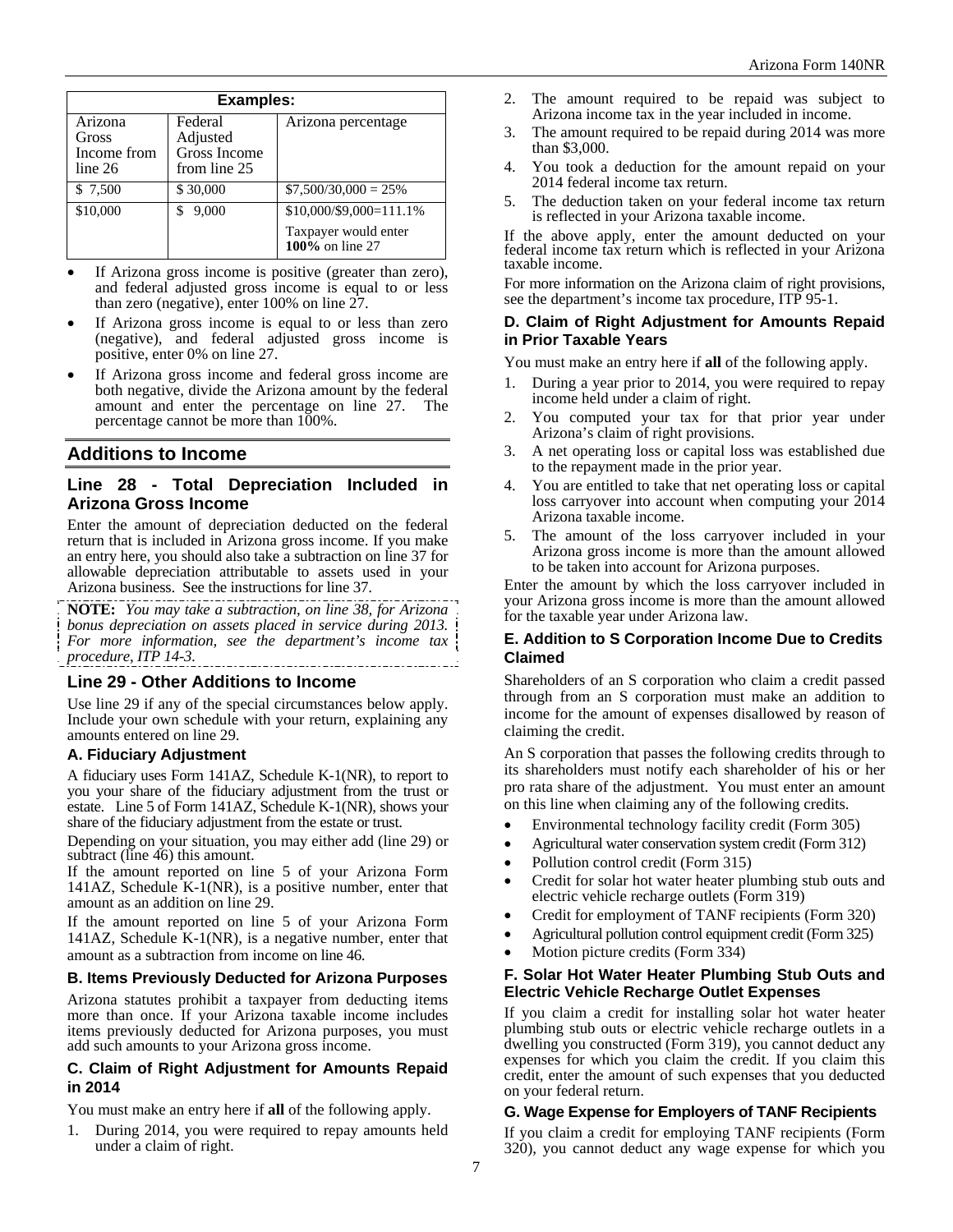claim the credit. If you claim this credit, enter the amount of such expenses that you deducted on your federal return.

#### **H. Motion Picture Expenses**

If you claim a motion picture credit (Form 334), you cannot deduct any expenses related to the production or related to a transferred credit. Enter the amount of any such expenses that were deducted in computing Arizona gross income for which you claimed a credit.

#### **I. Adjusted Basis in Property for Which You Have Claimed a Credit for Investment in Qualified Small Businesses**

If you claim a credit for an investment in a qualified small business (Arizona Form 338), you must adjust your basis in the investment by the amount of the credit claimed. You must report this difference in basis on the Arizona return that you file for the taxable year in which you sell or otherwise dispose of the investment. If you sold or otherwise disposed of the investment during the 2014 taxable year, enter the amount by which the adjusted basis computed under the IRC with respect to that property exceeds the adjusted basis of the property computed under A.R.S. § 43-1074.02.

#### **J. Original Issue Discount (OID) on Reacquisition of Debt Instrument**

For federal purposes, when a taxpayer made the special election to defer discharge of indebtedness (DOI) income under IRC § 108(i) (for 2009 or 2010), the taxpayer was not allowed to take a deduction with respect to the portion of any OID that accrued with respect to that DOI income, during the income deferral period. In this case, the taxpayer had to deduct the aggregate amount of the OID deductions disallowed ratably over a 5-year period, beginning with the period in which the income was includible in federal adjusted gross income.

Arizona did not adopt the federal provisions requiring a taxpayer to defer the OID deduction in cases where the taxpayer federally deferred the DOI income. For Arizona purposes, you had to report the Arizona source DOI income from a debt reacquisition in the year in which you reacquired the debt, and you were allowed to subtract any OID related to that DOI income in the year the OID accrued. (See the instructions for line 46, "Other Subtractions From Income.") If your Arizona gross income includes a deduction for any accrued OID that you have already subtracted for Arizona purposes, you must make an addition to Arizona income for the amount of deferred OID deducted on your federal return that you included in your Arizona gross income.

Generally, this addition will not apply until taxable year 2014 through 2018. On line 29, enter the amount of any previously deferred OID that you deducted in computing your 2014 Arizona gross income, to the extent that the amount was previously subtracted from Arizona gross income.

## **K. Qualified Health Insurance Plans**

If you claimed a credit on AZ Form 347, you may not deduct any expenses for which you claim the credit. If you take this credit, enter the amount of such expenses that you deducted on your federal return.

#### **L. Sole Proprietorship Loss of an Arizona Nonprofit Medical Marijuana Dispensary Included in Federal Adjusted Gross Income**

If you are registered as an Arizona sole proprietorship with the Arizona Department of Health Services to operate in this state as a nonprofit medical marijuana dispensary, you are required to add the amount of the loss from the dispensary that is included in the computation of your federal adjusted gross income. Include the amount of the loss on line 29.

**NOTE:** *If the Arizona nonprofit medical marijuana dispensary is registered with the Arizona Department of Health Services as anything other than a sole proprietorship, this addition does not apply.* 

#### **M. Arizona Long-Term Health Care Savings Account (AZLTHSA) Withdrawals**

You must add amounts withdrawn from your AZLTHSA if you withdrew money for purposes other than paying qualified long-term health care expenses. For more information, see A.R.S. § 43-1032.

#### **N. Other Adjustments**

Other special adjustments may be necessary. You may need to make an addition for depreciation or amortization. You may also need to make an addition if you claimed certain tax credits. Call one of the numbers listed on page 1 if any of the following apply.

- You sold or disposed of property that was held for the production of income and your basis was computed under the Arizona Income Tax Act of 1954, as amended (1978 prior) except depreciable property.
- You claimed the environmental technology facility credit.
- You claimed the pollution control credit.
- You claimed the recycling equipment credit.
- You claimed the agricultural pollution control equipment credit.
- You elected to amortize cost of a childcare facility under Arizona law in effect before 1990. You are still deducting amortization or depreciation for that facility on your federal income tax return.

## **Line 30 - Subtotal**

Add lines 26, 28, and 29.

## **Subtractions From Income**

You may only subtract those items for which statutory authority exists. Without such authority, you cannot take a subtraction. *You may not subtract any amount which is allocable to income excluded from your Arizona income.* If you have any questions concerning subtractions from income, call one of the numbers listed on page 1 of these instructions.

**NOTE:** *If you reported a net capital gain or (loss) on your federal tax return, you must enter the amount of the net gain or (loss) from Arizona sources, line 31. See the instructions for line 31.* 

*If you are taking a subtraction for any net long-term capital gain from assets acquired after December 31, 2011, you must also complete lines 33 and 34. If you do not complete these lines, you cannot take the subtraction.* 

You may subtract a percentage of any net long-term capital gain included in your federal adjusted gross income that is derived from an investment in an asset acquired after December 31, 2011. For 2014, the percentage is 20% (.20).

As a nonresident, you may take the allowable subtraction for only those qualified net long-term capital gains that are from Arizona sources. Use the worksheet at the end of these instructions, *Worksheet for Net Long-Term Capital Gain*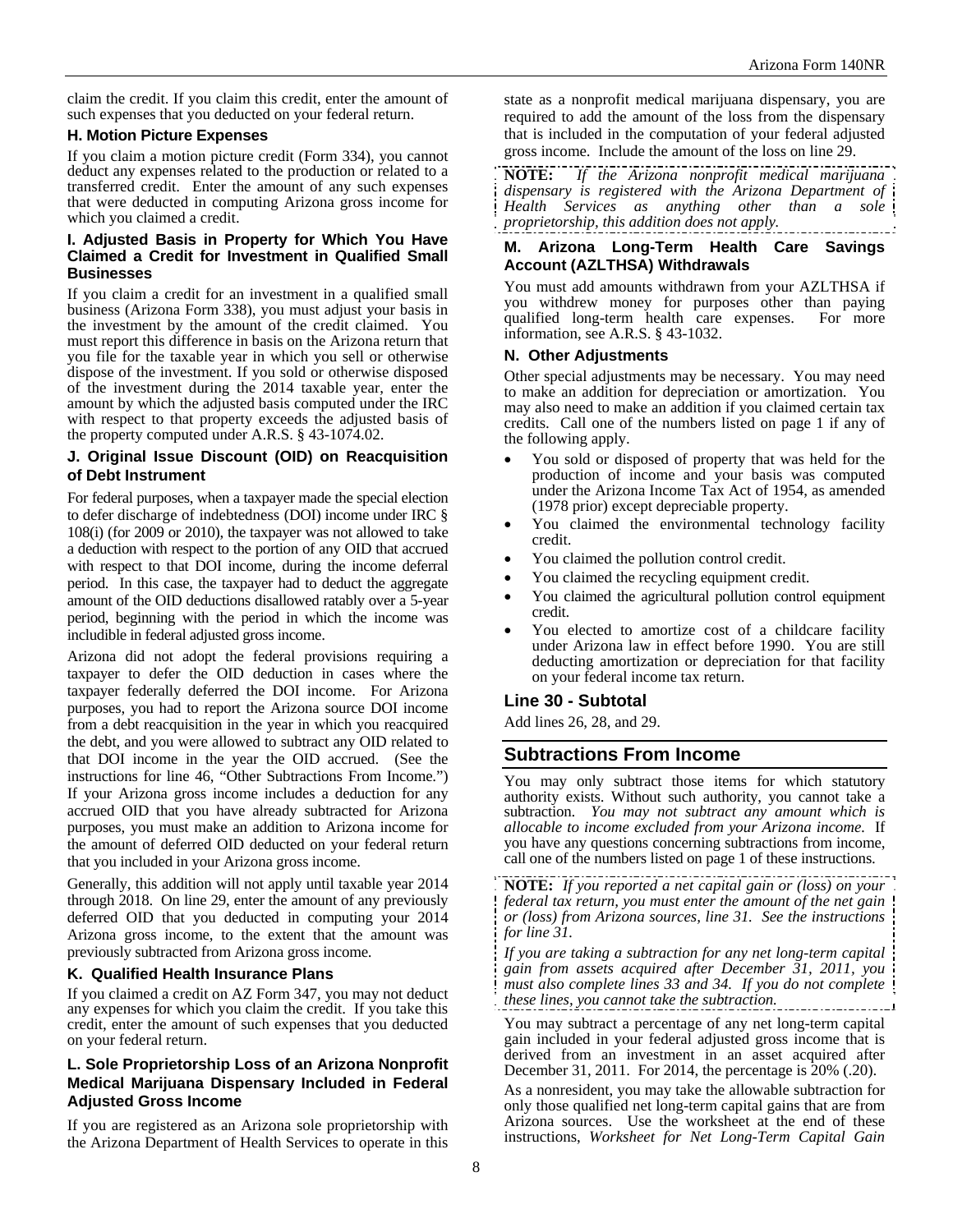*Subtraction for Assets Acquired after December 31, 2011,* to determine the allowable subtraction.

## **Line 31 – Total Arizona Sourced Net Capital Gain or (Loss)**

Enter the total Arizona sourced net capital gain or (loss).

## **Line 32 – Total Arizona Sourced Net Short-Term Capital Gain or (Loss)**

Enter the amount of net short-term capital gain included on line 20, in the ARIZONA Column.

**NOTE:** *If you are not required to report dividend distributions and/or short-term capital gains from mutual funds on federal Form Schedule D, do not include the shortterm capital gain distributed by the mutual fund on line 32.* 

#### **Line 33 - Total Net Long-Term Capital Gain or (Loss)**

Enter the amount from the worksheet, line 14, column (c).

#### **Line 34 - Net Long-Term Capital Gain From Assets Acquired After December 31, 2011**

Enter the amount from the worksheet, line 14, column (e).

#### **Line 35 - Net Long-Term Capital Gain Subtraction From Income**

Multiply the amount on line 34 by 20% (.20) and enter the result.

#### **Line 36 - Net Capital Gain from Investment in a Qualified Small Business**

Beginning in 2014, you may subtract the amount of any net capital gain included in federal adjusted gross income for the taxable year derived from investment in a qualified small business as determined by the Arizona Commerce Authority pursuant to A.R.S. § 41-1518.

*Caution: If the amount entered on line 36 includes a longterm capital gain from an investment made after December 31, 2011, you cannot include that portion of the net capital gain in your computation of the allowable subtraction for any net long-term capital gain from assets acquired after December 31, 2011 and included in federal adjusted gross income. For more information, see the instructions on page 21 for the amount to enter on line 13 on the net long-term capital gain worksheet.* 

## **Line 37 - Recalculated Arizona Depreciation**

For assets placed in service in taxable years beginning before December 31, 2012, enter the total amount of depreciation attributable to assets used in your Arizona business allowable pursuant to § 167(a) for the taxable year calculated as if you had elected not to claim bonus depreciation for eligible properties for federal purposes.

For assets placed in service during taxable years beginning from and after December 31, 2012 through December 31, 2013, the amount of the subtraction depends on the method used to compute the depreciation for these assets.

**NOTE:** *For more information, see the department's individual income tax procedure, ITP 14-3.* 

For assets placed in service in taxable years beginning from and after December 31, 2013, enter the total amount of depreciation allowable pursuant to IRC § 167(a) for the taxable year

calculated as if the bonus depreciation is 10% of the amount of federal bonus depreciation pursuant to IRC § 168(k).

Add all amounts together and enter the total on line 37

## **Line 38** - **2013 Arizona Depreciation Adjustment for Assets Placed in Service in Taxable Year 2013**

For an asset placed in service during taxable year 2013, Arizona law allows a taxpayer that claimed bonus depreciation for the asset on the federal income tax return, to make an election to claim Arizona bonus depreciation for that asset on the 2014 Arizona income tax return. This election is made by taking a subtraction, on the 2014 Arizona income tax return, for Arizona bonus depreciation for the asset placed in service during tax year 2013. The Arizona bonus depreciation is 10% of the amount of bonus depreciation claimed on the federal income tax return.

On line 38, enter the amount of allowable Arizona depreciation adjustment for an asset placed in service during the 2013 taxable year.

**NOTE:** *For more information and examples of how to calculate Arizona bonus depreciation, see the department's Income Tax Procedure, ITP 14-3.* 

## **Line 39 - Adjustment for IRC § 179 Expense Not Allowed in Prior Years**

If you made an addition for IRC § 179 expense on your 2010,  $2011$ , and/or  $2012$  return(s), enter  $20\%$  (.20) of the amount added for 2010, 2011, and/or 2012.

#### **Line 40 - Reserved**

Do not enter an amount on line 40.

## **Line 41 -**

Subtract lines 35 through 40 from line 30.

#### **Line 42** -

Enter the amount from page 1, line 41.

#### **Line 43 - Interest on U.S. Obligations**

Enter the amount of interest income from U.S. Government obligations included as income on line 16 in the ARIZONA column. U.S. Government obligations include obligations such as savings bonds and treasury bills. You must reduce this subtraction by any interest or other related expenses incurred to purchase or carry the obligation. Reduce the subtraction only by the amount of such expenses included in your Arizona gross income.

## **Line 44 - Arizona Lottery Winnings**

You may subtract up to \$5,000 of winnings received in 2014 for Arizona lottery prizes. Only subtract those Arizona lottery winnings that you included on line 22 in the ARIZONA column and reported on your federal income tax return.

If you subtract Arizona lottery winnings here, you may have to adjust the amount of gambling losses claimed as an itemized deduction.

#### **Line 45 - Agricultural Crops Given to Arizona Charitable Organizations**

Arizona law allows a subtraction for qualified crop gifts made during 2014 to one or more charitable organizations. To take this subtraction, all of the following must apply.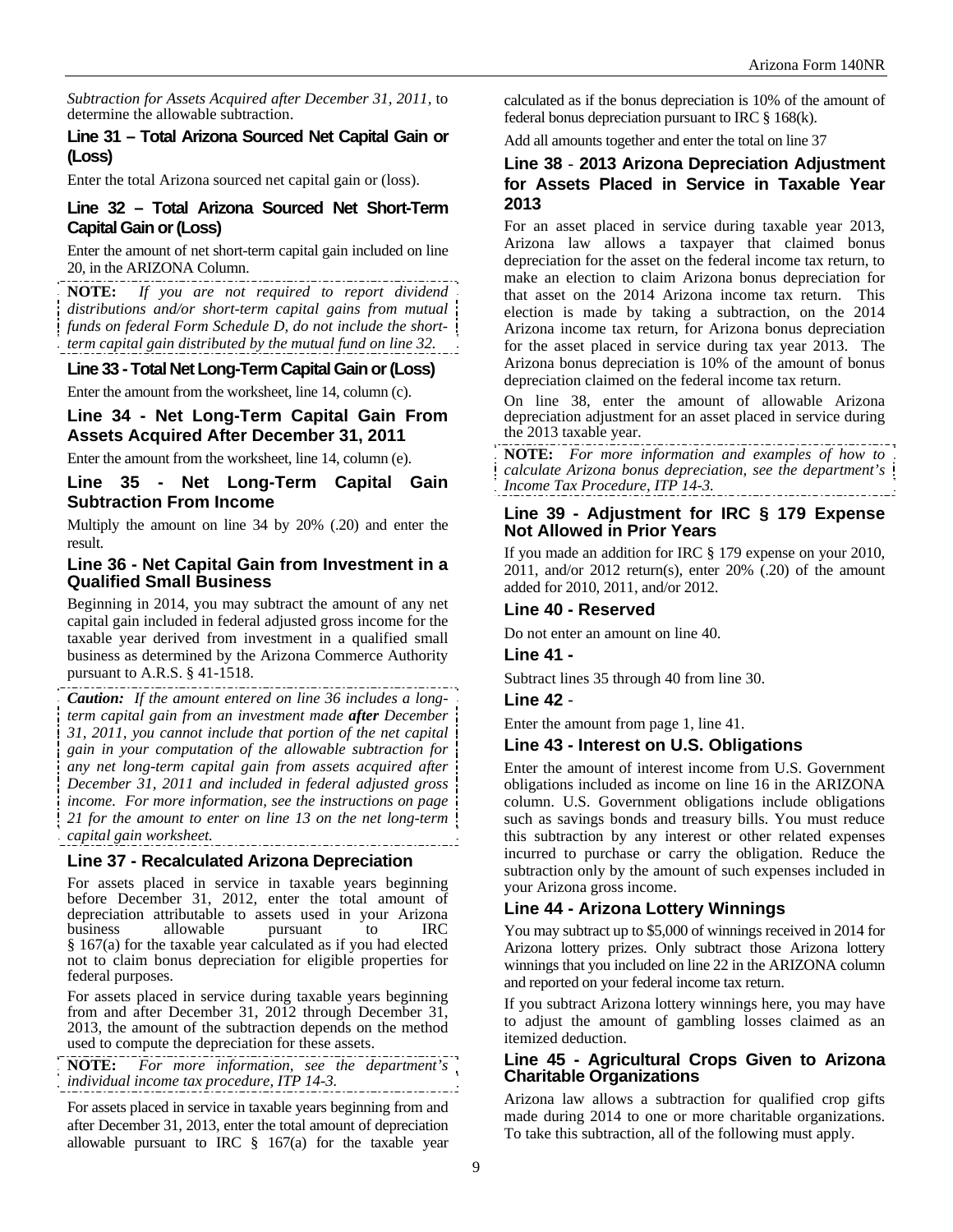- 1. You must be engaged in the business of farming or processing agricultural crops; and
- 2. The crop must be grown in Arizona; and
- 3. You made your gift to a charitable organization located in Arizona that is exempt from Arizona income tax.

The subtraction is the greater of the wholesale market price or the most recent sale price for the contributed crop.

The amount of subtraction cannot include any amount deducted pursuant to IRC § 170 with respect to crop contribution that exceeds the cost of producing the contributed crop. To determine if your crop gift qualifies for this subtraction, see income tax procedure, ITP 12-1.

## **Line 46 - Other Subtractions From Income**

Use line 46 if any of the following special circumstances apply. Include your own schedule with the return, explaining any amounts entered here.

#### **A. Certain Wages of American Indians**

Enrolled members of American Indian tribes may subtract wages earned while living and working on their tribe's reservation. You can subtract only those amounts that you included on line 15, ARIZONA column. The federal government must recognize these tribes.

For more information, see income tax ruling, ITR 96-4.

#### **B. Qualified Wood Stove, Wood Fireplace, or Gas Fired Fireplace**

Arizona law provides a subtraction for converting an existing fireplace to one of the following.

- a qualified wood stove
- a qualified wood fireplace
- a gas fired fireplace and non-optional equipment directly related to its operation

You may subtract up to \$500 of the costs incurred for converting an existing fireplace on your property located in Arizona. When you figure your subtraction, do not include taxes, interest, or other finance charges.

A qualified wood stove or a qualified wood fireplace is a residential wood heater that was manufactured on or after July 1, 1990, or sold at retail on or after July 1, 1992. The residential wood heater must also meet the U.S. Environmental Protection Agency's July 1990 particulate emissions standards.

A qualified gas fired fireplace is any device that burns natural or liquefied petroleum gas as its fuel through a burner system that is permanently installed in the fireplace. The conversion of an existing wood burning fireplace to noncombustible gas logs that are permanently installed in the fireplace also qualifies as a gas fired fireplace.

## **C. Claim of Right Adjustment for Amounts Repaid in Prior Taxable Years**

You must make an entry here if **all** of the following apply.

- 1. During a year prior to 2014, you were required to repay income held under a claim of right.
- 2. The amount required to be repaid was subject to Arizona income tax in the year included in income.
- 3. You computed your tax for that prior year under Arizona's claim of right provisions.
- 4. A net operating loss or capital loss was established due to the repayment made in the prior year.
- 5. You are entitled to take that net operating loss or capital loss carryover into account when computing your 2014 Arizona taxable income.
- 6. The amount of the loss carryover allowed to be taken into account for Arizona purposes is more than the amount included in your Arizona gross income.

Enter the amount by which the loss carryover allowed for the taxable year under Arizona law is more than the amount included in your Arizona gross income. For more information on the Arizona claim of right provisions, see income tax procedure, ITP 95-1.

#### **D. Certain Expenses Not Allowed for Federal Purposes**

You may subtract some expenses that you cannot deduct on your federal return when you claim certain federal tax credits. These federal tax credits include the following.

- the federal work opportunity credit
- the empowerment zone employment credit
- the credit for employer-paid social security taxes on employee cash tips
- the Indian employment credit

If you claimed any of the above federal tax credits for 2014, enter the portion of wages or salaries attributable to Arizona source income that you paid or incurred during the taxable year that is equal to the amount of those federal tax credits you claimed.

#### **E. Basis Adjustment for Property Sold or Otherwise Disposed of During the Taxable Year**

With respect to property used in an Arizona business that is sold or otherwise disposed of during the taxable year by a taxpayer who has complied with the requirement to add back all depreciation with respect to that property on tax returns for all taxable years beginning from and after December 31, 1999, enter the amount of depreciation that has been allowed pursuant to IRC  $\S$  167(a) to the extent that the amount has not already reduced Arizona taxable income in the current or prior years. (Note: The practical effect of this is to allow a subtraction for the difference in basis for any asset for which bonus depreciation has been claimed on the federal return.) You may make this adjustment only for property that was used in your Arizona business.

## **F. Fiduciary Adjustment**

If the amount on Form 141AZ, Schedule K-1(NR), line 5, is a negative number, enter that amount as a subtraction from income on line 46.

## **G. Net Operating Loss Adjustment**

**NOTE:** *This subtraction applies to only those individuals who made an election under the special federal net operating loss rules for 2008 and 2009. Under the special rules for 2008 and 2009, you could have elected to carry the net operating loss back for 3, 4, or 5 years, instead of the normal 2 years. This election would have been allowed under IRC § 172(b)(1)(H) as amended by the American Recovery and Reinvestment Act of 2009 or the Worker, Homeownership, and Business Assistance Act of 2009.* 

Arizona did not adopt the special federal net operating loss rules for losses incurred during 2008 or 2009. For Arizona purposes, you must deduct an Arizona source net operating loss as if the loss was computed under IRC § 172 in effect prior to the enactment of those special rules. If you made an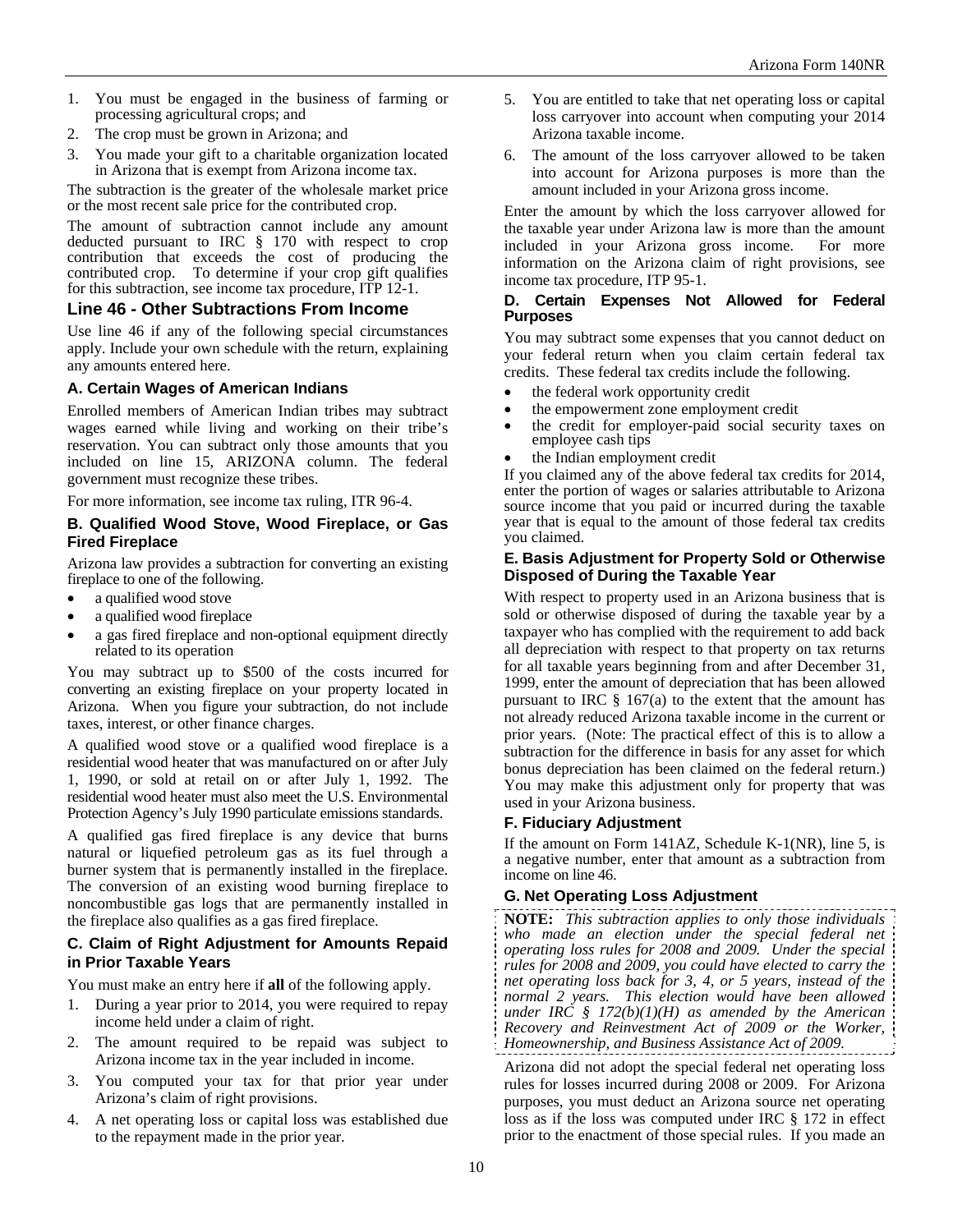election to deduct your 2008 or 2009 federal net operating loss under IRC  $\S$  172(b)(1)(H), you may have to enter an amount here. Figure how much of the net operating loss carry forward would have been allowed as a deduction on your 2014 federal income tax return, if the election described in IRC  $\S$  172(b)(1)(H) had not been made in the year of the loss. Then figure how much of the carry forward computed under that method was derived from Arizona source losses. The amount you may take as a subtraction is the difference between the amount of Arizona source net operating loss carryover allowable as a deduction for federal purposes under the as if calculation and the amount of the Arizona source net operating loss deduction actually taken for federal purposes that you included in your Arizona gross income. On line 46, enter the amount of allowable Arizona source loss carry forward deduction that exceeds the actual amount of Arizona source net operating loss carry forward deduction that was deducted in arriving at Arizona gross income.

**NOTE:** *As an Arizona nonresident, you may have had a loss from prior year Arizona business operations. However, the loss cannot offset this year's income unless the as if calculation results in an Arizona source net operating loss deduction for federal purposes. You can only take this subtraction if the as if federal net operating loss deduction for 2014 includes Arizona source losses that have not been absorbed by non-Arizona income in any intervening years. You cannot subtract any amount of that net operating loss that has been absorbed by non-Arizona income in any intervening years. You also cannot take a subtraction for any amount that has already been deducted for Arizona purposes.* 

#### **H. Previously Deferred Discharge of Indebtedness (DOI) Income Adjustment**

Generally, when a loan is settled for less than the amount owed, DOI income is realized by the debtor and usually must be included in the debtor's gross income. The amount of DOI income is generally equal to the amount of loan forgiveness. DOI income also occurs when a debtor repurchases his or her own debt at a discount (a price lower than the adjusted basis issue price of the debt instrument). In debt repurchase transactions, the amount of DOI income is generally equal to the difference between the adjusted issue price and the price paid for the debt instrument.

For federal purposes, a taxpayer may have made a special election for taxable years 2009 or 2010 to include DOI income in connection with the reacquisition of a business debt instrument, ratably over a 5-year period. **A taxpayer that made this election will generally include this income in federal adjusted gross income beginning with the 2014 taxable year.** A taxpayer would have made the federal election under IRC  $\S$  108(i) as added by the American Recovery and Reinvestment Act of 2009.

Arizona did not adopt the special federal DOI income deferral provisions for the 2009 or 2010 taxable year. For Arizona purposes, if you made the federal election to defer the inclusion of Arizona source DOI income under IRC § 108(i), you were required to add the amount of that deferred DOI income to Arizona income for the year for which you made the election. If you made the required addition to Arizona income on the Arizona return filed for the year in which you reacquired the debt instrument (2009 or 2010), Arizona will not tax that Arizona source DOI income twice. In the year in which you include that deferred Arizona source DOI income

in your federal adjusted gross income, and likewise your Arizona gross income, you may take a subtraction for the amount included for that year. **Usually this subtraction will apply to taxable years 2014 through 2018.** On line 46, enter the amount of previously deferred Arizona source DOI income that you included in your Arizona gross income for the current taxable year to the extent that the amount was previously added to your Arizona income.

#### **I. Sole Proprietorship Income of an Arizona Nonprofit Medical Marijuana Dispensary Included in Federal Adjusted Gross Income**

If you are registered as an Arizona sole proprietorship with the Arizona Department of Health Services to operate in this state as a nonprofit medical marijuana dispensary, you may subtract the amount of the income from the dispensary that is included in the computation of your federal adjusted gross income. Include the amount of the income on line 46.

**NOTE:** *If the Arizona nonprofit medical marijuana dispensary is registered with the Arizona Department of Health Services as anything other than a sole proprietorship, this subtraction does not apply.*

#### **J. Other Adjustments**

Other special adjustments may be necessary. Call one of the numbers listed on the back cover if any of the following apply.

- You sold or disposed of property that was held for the production of income subject to Arizona tax and your basis was computed under the Arizona Income Tax Act of 1954, as amended (1978 prior), except depreciable property.
- You deferred exploration expenses determined under IRC § 617 in a taxable year ending before January 1, 1990, and you have not previously taken a subtraction for those expenses.

## **Exemptions**

## **Line 47 - Exemption: Age 65 or Over**

Multiply the number in box 8 on the front of your return by \$2,100 and enter the result.

## **Line 48 - Exemption: Blind**

Multiply the number in box 9 on the front of your return by \$1,500 and enter the result.

#### **Line 49 - Exemption: Dependents**

Multiply the number in box 10 on the front of your return by \$2,300 and enter the result.

#### **Line 50 - Total Exemptions**

Add lines 47, 48 and 49 and enter the total.

#### **Line 51 - Prorated Exemptions**

Multiply the amount on line 50 by your Arizona percentage from line 27 and enter the result.

**For Active Duty Military Personnel Only:** *If you were on active duty in Arizona during 2014, but you were a resident of another state, you must prorate these exemptions.* 

#### **Line 52 - Arizona Adjusted Gross Income**

Subtract lines 43 through 46 and line 51 from line 42.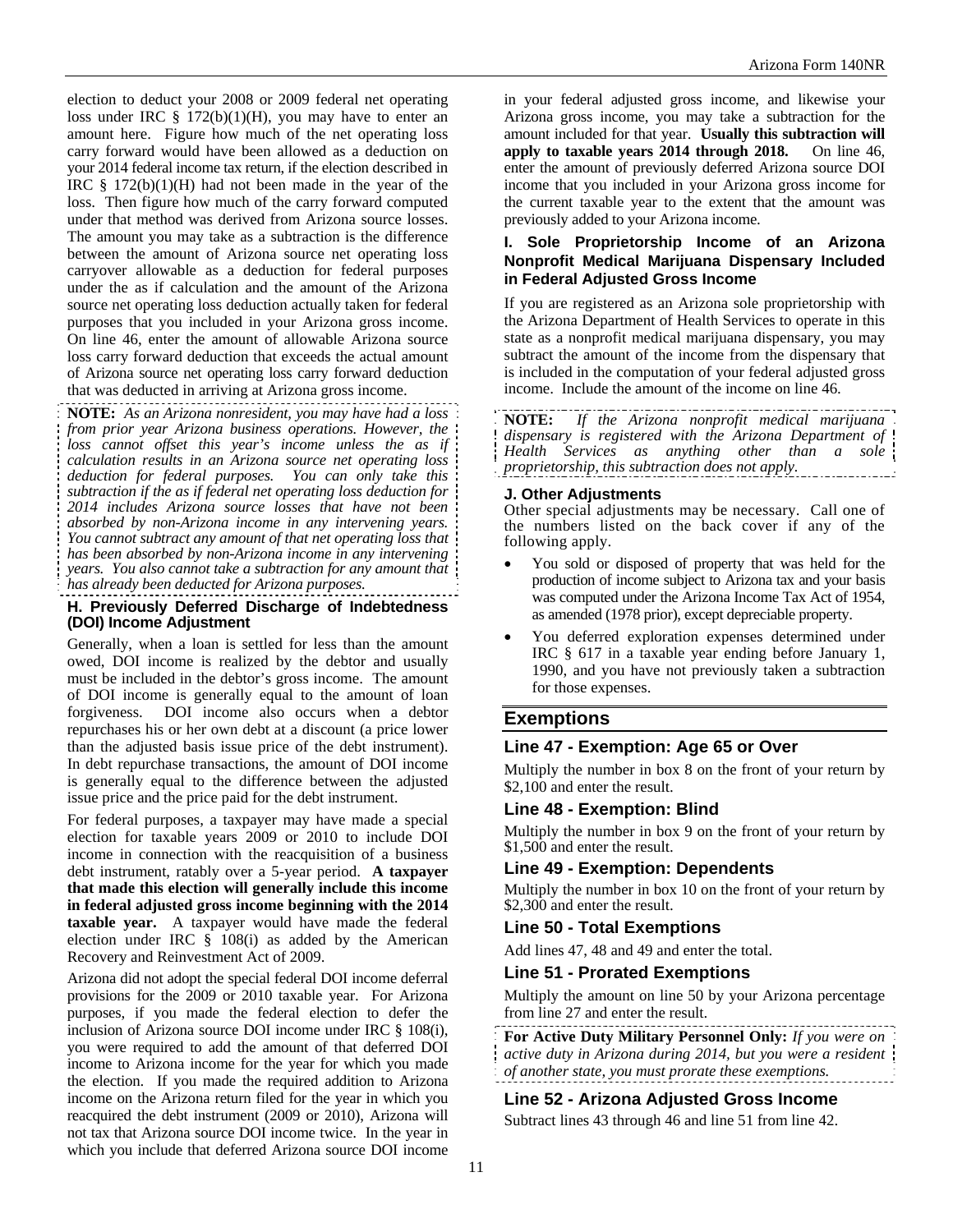# **Figuring Your Tax**

## **Line 53 - Itemized or Standard Deductions**

You must decide whether to take the standard deduction or to itemize your deductions. Your Arizona income tax will be less if you take the larger of your standard deduction or your itemized deductions.



When you *e-file*, the software completes the math for you.

## **Your Standard Deduction**

**Caution:** *You must prorate the standard deduction.* 

Nonresident individuals, who claim the standard deduction, must prorate the deduction by the percentage which the taxpayer's Arizona gross income is of the taxpayer's federal adjusted gross income.

This will in effect prorate the standard deduction between income taxable to Arizona and income not taxable to Arizona and allow only that portion of the deduction allocable to income taxable to Arizona. If you take the standard deduction, check box **53**S.

| <b>Standard Deduction Chart</b>                                                                                                                                                       |                                                          |  |  |  |
|---------------------------------------------------------------------------------------------------------------------------------------------------------------------------------------|----------------------------------------------------------|--|--|--|
| If your filing status is:                                                                                                                                                             | <b>Your standard deduction</b><br>prior to prorating is: |  |  |  |
| Single                                                                                                                                                                                | \$5,009                                                  |  |  |  |
| Married filing separate                                                                                                                                                               | \$5,009                                                  |  |  |  |
| Married filing joint                                                                                                                                                                  | \$10,010                                                 |  |  |  |
| Head of household                                                                                                                                                                     | \$10,010                                                 |  |  |  |
| <b>Standard Deduction Worksheet</b>                                                                                                                                                   |                                                          |  |  |  |
| $1_{-}$<br>Amount from the standard<br>deduction chart. Enter the amount<br>shown for your filing status.                                                                             | \$                                                       |  |  |  |
| 2.<br>Enter your Arizona percentage<br>from Form 140NR, page 1, line 27.                                                                                                              | $\%$                                                     |  |  |  |
| 3.<br>Multiply line 1 by the percent on<br>line 2. Enter the result here and on<br>Form $140NR$ , page 2, line 53.<br>Also check box 53S if you are<br>taking the standard deduction. | \$                                                       |  |  |  |

# **Your Itemized Deduction**

You may itemize deductions on your Arizona return even if you do not itemize deductions on your federal return.

The itemized deductions allowed for Arizona purposes are those itemized deductions that are allowable under the IRC.

As an Arizona nonresident, you must prorate these deductions by the percentage which your Arizona gross income is of your federal adjusted gross income.

To determine your Arizona itemized deductions, complete a federal Form 1040, Schedule A. Then complete the Arizona Form 140NR, Schedule A(NR). If you itemize deductions, check box **53**I.

- **NOTE:** *If you itemize, you must include a copy of your federal*
- *Schedule A and your Arizona Schedule A(NR) with your Arizona*
- *return.*  -----------------------

## **Line 54 - Personal Exemptions**

Your personal exemption depends on your filing status. See Personal Exemption Chart. Then complete the Personal Exemption Worksheet.

| <b>Personal Exemption Chart</b>                                                                                                                                                                                         |                                                                                               |  |  |
|-------------------------------------------------------------------------------------------------------------------------------------------------------------------------------------------------------------------------|-----------------------------------------------------------------------------------------------|--|--|
| If you checked filing status:                                                                                                                                                                                           | <b>Personal Exemption</b><br>before proration:                                                |  |  |
| Single (Box 7)                                                                                                                                                                                                          | \$2,100                                                                                       |  |  |
| Married filing joint return (Box<br>4) and claiming no dependents<br>(Box 10)                                                                                                                                           | \$4,200                                                                                       |  |  |
| Married filing joint return (Box<br>4) and claiming at least one<br>dependent (Box 10 excluding<br>persons who did not qualify as<br>your dependent on your federal<br>return [Box 10, column (e)].                     | \$6,300                                                                                       |  |  |
| Head of household and you are<br>not married (Box 5)                                                                                                                                                                    | \$4,200                                                                                       |  |  |
| Head of household and you are<br>a married person who qualifies<br>to file as head of household<br>(Box 5)                                                                                                              | \$3,150 or Complete<br>Form 202 Personal<br><b>Exemption Allocation</b><br>Election.          |  |  |
| Married filing separate (Box 6)<br>with neither spouse claiming<br>any dependents (Box 10)                                                                                                                              | $\sqrt{$2,100}$$ or Complete<br>Form 202 Personal<br><b>Exemption Allocation</b><br>Election. |  |  |
| Married filing separate (Box 6)<br>with one spouse claiming<br>at<br>least one dependent (Box<br>10<br>excluding persons who did not<br>qualify as your dependent on<br>your federal return [Box<br>10.<br>column (e)]. | \$3,150 or Complete<br>Form 202 Personal<br><i><b>Exemption Allocation</b></i><br>Election.   |  |  |

**For Active Duty Military Personnel Only:** *if you were on active duty in Arizona during 2014, but were a resident of another state, do not prorate your personal exemption. You are allowed a 100% deduction for the personal exemption (to include spouse).* 

| <b>Personal Exemption Worksheet</b> |                                                                                                                                                                                                                                             |  |  |  |  |
|-------------------------------------|---------------------------------------------------------------------------------------------------------------------------------------------------------------------------------------------------------------------------------------------|--|--|--|--|
|                                     | Amount from the<br>personal<br>exemption chart. If you were an<br>active duty military member during<br>2014, skip lines 2 and 3 and enter<br>this amount on Form 140NR, page<br>2, line 54. All other taxpayers<br>complete lines 2 and 3. |  |  |  |  |
|                                     | 2. Enter your Arizona percentage from<br>Form 140NR, page 1, line 27.                                                                                                                                                                       |  |  |  |  |
|                                     | $\overline{3}$ . Multiply line 1 by the percent on<br>line 2. Enter the result here and on<br>Form 140NR, page 2, line 54.                                                                                                                  |  |  |  |  |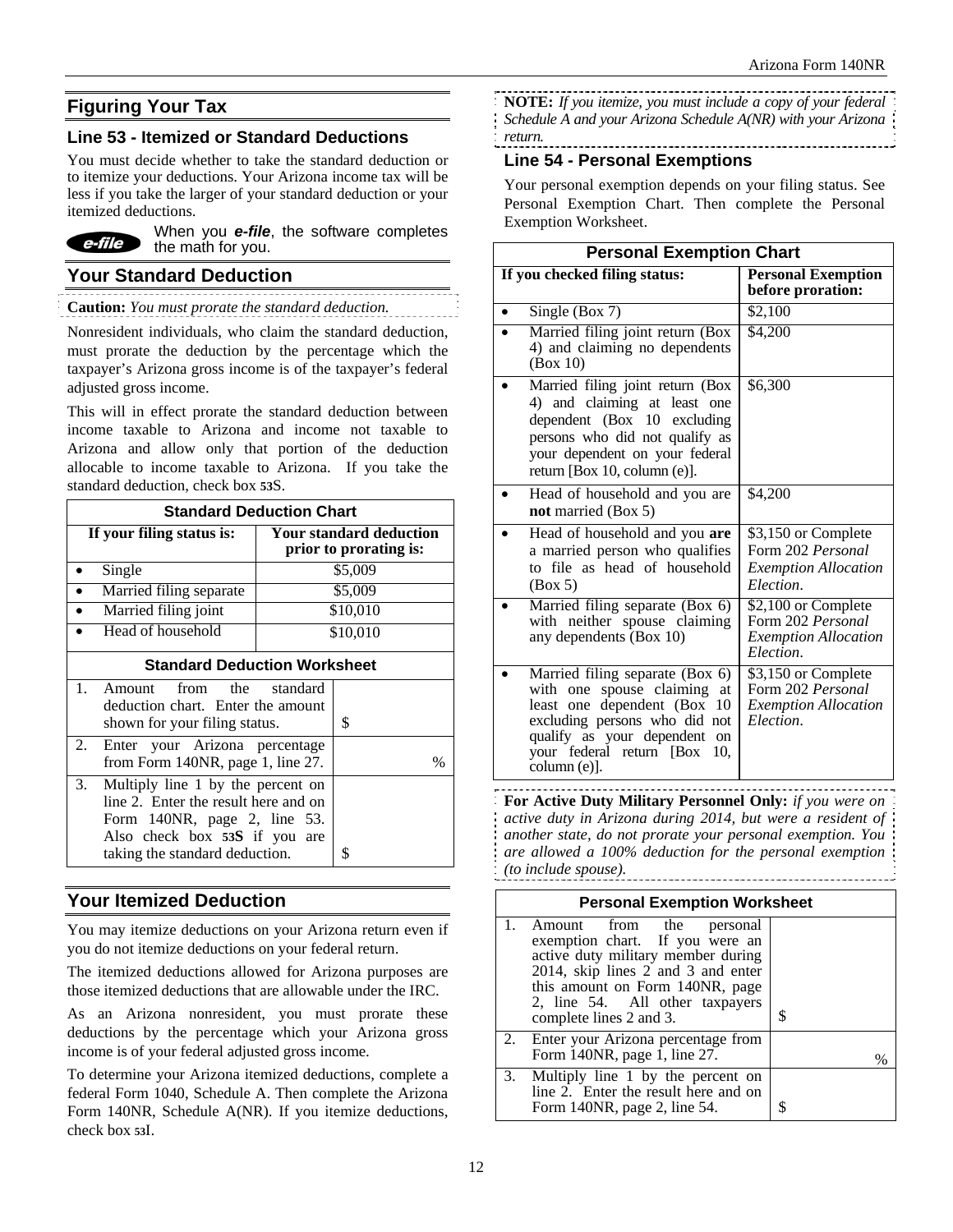A married couple who does not claim any dependents may take one personal exemption of \$4,200 (prior to prorating). If the husband and wife file separate returns, either spouse may (prior to prorating) take the entire \$4,200 exemption, or the spouses may divide the \$4,200 (prior to prorating) between them. You and your spouse must complete Arizona Form 202 if either you or your spouse claims a personal exemption of more than \$2,100 (prior to prorating). If you and your spouse do not complete Form 202, you may (prior to prorating) take an exemption of only \$2,100 (one-half of the total \$4,200).

A married couple who claims at least one dependent may take one personal exemption of \$6,300 (prior to prorating). If the husband and wife file separate returns, either spouse may (prior to prorating) take the entire \$6,300 exemption, or the spouses may divide the \$6,300 (prior to prorating) between them. You and your spouse must complete Form 202 if either you or your spouse claims a personal exemption of more than \$3,150 (prior to prorating). If you and your spouse do not complete Form 202, you may (prior to prorating) take an exemption of only \$3,150 (one-half of the total \$6,300).

If you are a married person who qualifies to file as a head of household, you may take the entire \$6,300 (prior to prorating) personal exemption or you may divide the exemption with your spouse. You and your spouse must complete Form 202 if either you or your spouse claims a personal exemption of more than \$3,150 (prior to prorating).

If you and your spouse do not complete Form 202, you may (prior to prorating) take an exemption of only \$3,150 (onehalf of the total \$6,300). The spouse who claims more than one-half of the total personal exemption (prior to prorating) must include the original Form 202 with his or her return. The spouse who claims less than one-half of the total personal exemption (prior to prorating) must include a copy of the completed Form 202 with his or her return.

## **Line 55 - Taxable Income**

Subtract lines 53 and 54 from line 52 and enter the difference. Use this amount to calculate your tax using Tax Table X or Y.

## **Line 56 - Tax Amount**

Enter the tax from Tax Table X or Y.

#### **Line 57 - Tax From Recapture of Credits From Arizona Form 301**

Enter the amount of tax due from recapture of credits from Arizona Form 301, Part 2, line 38.

## **Line 58 - Subtotal of Tax**

Add lines 56 and 57 and enter the total.

#### **Line 59 - Nonrefundable Credits From Arizona Form 301**

Complete line 59 if you claim any of the following credits. Also, make sure that you include Arizona Form 301 and the appropriate credit form or forms with your return.

1. **Enterprise Zone Credit**. Taxpayers can no longer establish credits on their tax year 2014 (or any future) return. All enterprise zone credits properly established can be carried forward for the respective five year carry forward period. See Form 304 for more information.

2. **Environmental Technology Facility Credit.** You may qualify for this credit if your business incurred expenses in constructing a qualified environmental technology manufacturing facility. Use Form 305 to figure this credit.

3. **Military Reuse Zone Credit.** You may qualify for this credit if you have qualifying net increases in full-time employment within a military reuse zone. Use Form 306 to figure this credit.

4. **Recycling Equipment Credit.** The recycling equipment credit allowable to individuals has been repealed. You may not take this credit for taxable years beginning January 1, 2003 or later.

However, the repeal did not affect any credit carryover that accrued prior to the repeal. Use Form 307 to figure any allowable credit carryover.

5. **Credit for Increased Research Activities - Individuals.** You may qualify for this credit if you incurred qualified research expenses for research conducted in Arizona. Use Form 308-I to figure this credit.

6. **Credit for Taxes Paid to Another State or Country.**  You may qualify for this credit if you paid tax to Arizona and another state or country on the same income. Use Form 309 to figure this credit.

7. **Agricultural Water Conservation System Credit.** You may qualify for this credit if you incurred expenses to purchase and install an agricultural water conservation system in Arizona. Use Form 312 to figure this credit.

8. **Pollution Control Credit.** You may qualify for this credit if you purchased depreciable property used in a trade or business to reduce or prevent pollution. Use Form 315 to figure this credit.

9. **Credit for Solar Hot Water Heater Plumbing Stub Outs and Electric Vehicle Recharge Outlets.** You may qualify for this credit if you installed solar hot water heater plumbing stub outs or electric vehicle recharge outlets in houses or dwelling units you constructed. The taxpayer that constructed the dwelling may also transfer the credit to a purchaser. Use Form 319 to figure this credit.

10. **Credit for Employment of TANF Recipients.** You may qualify for this credit if you employed TANF recipients during the taxable year. Use Form 320 to figure this credit.

11. **Credit for Contributions to Qualifying Charitable Organizations.** You may qualify for this credit if you made contributions to qualifying charitable organizations. Use Form 321 to figure this credit.

12. **Credit for Contributions Made or Fees Paid to Public Schools.** You may qualify for this credit if you paid certain fees to public schools in Arizona. Use Form 322 to figure this credit.

13. **Credit for Contributions to Private School Tuition Organizations.** You may qualify for this credit if you made contributions to a school tuition organization that provides scholarships or grants to qualified schools. Use Form 323 to figure this credit.

14. **Agricultural Pollution Control Equipment Credit.**  You may qualify for this credit if you are involved in commercial agriculture and incurred expenses to purchase tangible personal property that is primarily used in your trade or business in Arizona to control or prevent pollution. Use Form 325 to figure this credit.

15. **Credit for Donation of School Site.** You may qualify for this credit if you donated real property and improvements to a school district or a charter school for use as a school or as a site for the construction of a school. Use Form 331 to figure this credit.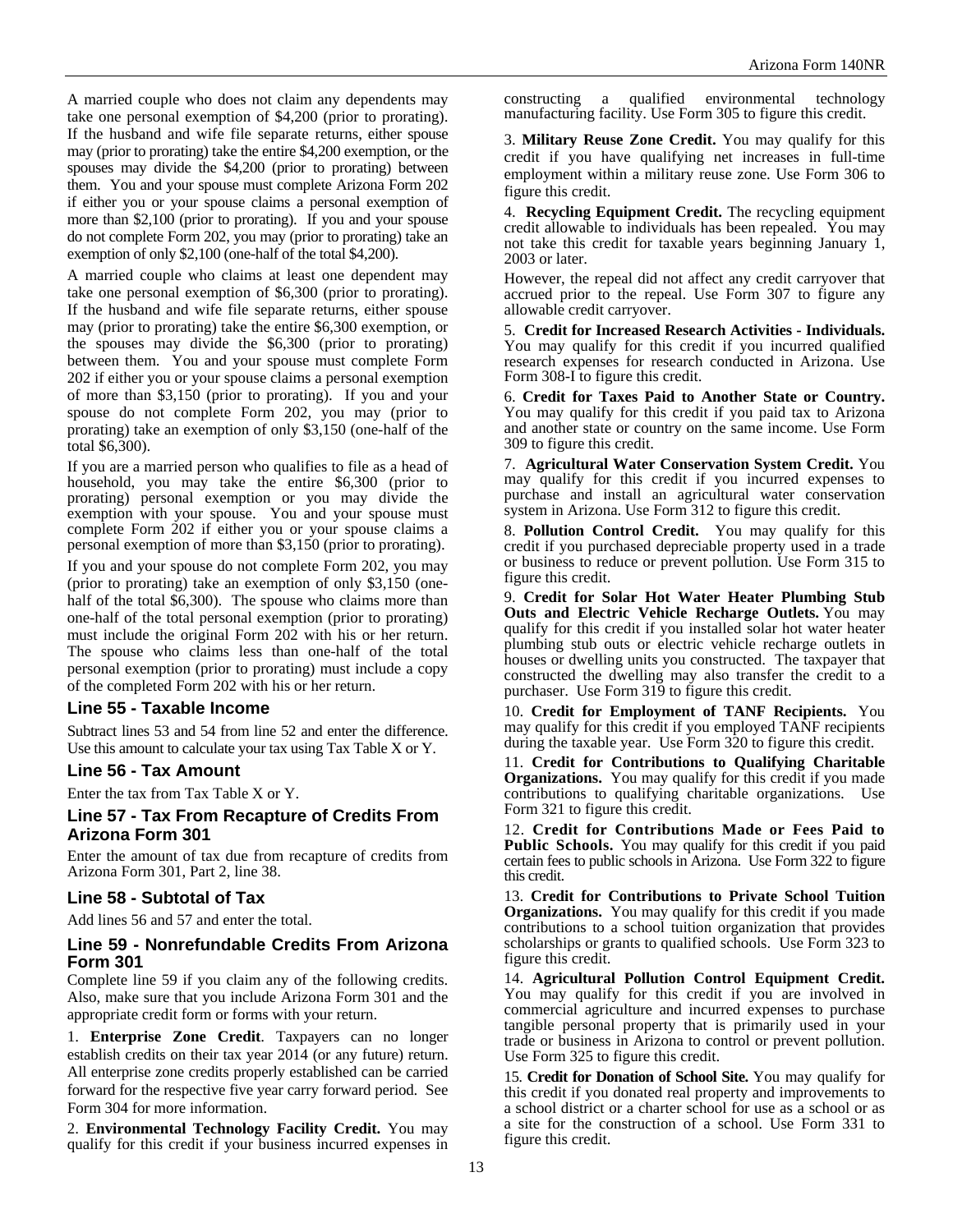16. **Credits for Healthy Forest Enterprises.** You may qualify for these credits if you had net increases in qualified employment positions in a healthy forest enterprise and net training and certifying costs. Use Form 332 to figure these credits.

17. **Credit for Employing National Guard Members**. You may qualify for this credit if you are an employer who has an employee that is a member of the Arizona National Guard if the employee is placed on active duty. Use Form 333 to figure this credit.

18. **Motion Picture Credits.** Motion picture production companies that produced motion pictures, commercials, music videos, or television series completely or partially in Arizona may claim a transferable income tax credit for production costs. To qualify, productions must have been preapproved by the Arizona Commerce Authority by December 31, 2010. See Form 334 for more information.

19. **Credit for Solar Energy Devices** - **Commercial or Industrial Applications.** This credit is available to taxpayers that install solar energy devices for commercial, industrial, or other nonresidential applications in Arizona. Use Form 336 to figure this credit.

20. **Credit for Investment in Qualified Small Businesses.** You may qualify for this credit if you made an investment in a qualified small business. Use Form 338 to figure this credit.

21. **Credit for Donations to the Military Family Relief Fund.** You may qualify for this credit if you made a cash contribution to the Arizona Military Family Relief Fund during the taxable year. Use Form 340 to figure this credit.

22. **Renewable Energy Production Tax Credit.** You may qualify for this credit if you produced electricity using renewable energy resources. Use Form 343 to figure this credit.

23. **Solar Liquid Fuel Credit.** You may qualify for this credit if you incurred expenses for research and development costs associated with solar liquid fuel. Use Form 344 to figure this credit.

24. **Credit for New Employment.** For taxable years beginning from and after June 30, 2011, you may qualify for this credit if your business had a net increase in qualified employment positions. Use Form 345 to figure this credit.

25. **Additional Credit for Increased Research Activities for Basic Research Payments.** You may qualify for this credit for qualified basic research payments for research conducted in Arizona. Approval by the Department of Revenue is required prior to claiming this credit. Use Form 346 to figure this credit.

26. **Credit for Qualified Health Insurance Plans.** You may qualify for this credit if your business provided qualified health insurance plans or made contributions to health savings accounts (HSA) for its employees who are Arizona residents. Use Form 347 to figure this credit.

27. **Credit for Contributions to Certified School Tuition Organization (for the amounts that exceed the allowable credit on AZ Form 323)**. You many qualify for this credit if you made contributions to school tuition organization(s) that exceed the allowable credit amount on AZ Form 323. Use Form 348 to figure this credit.

28. **Credit for Renewable Energy Investment &**  You may qualify for this tax credit if you made investment in new renewable energy facilities that produce energy for self-consumption using renewable energy resources if the power will be used primarily for manufacturing. Use Form 351 to figure this credit.

Compute your credit on the appropriate form. Then complete Arizona Form 301 and enter the amount from Form 301, Part 2, line 72. The amount on line 59 cannot reduce your tax below zero. These credits are not refundable credits.

Include Form 301 along with any supporting documents with your return.

## **Line 60 - Balance of Tax**

Subtract line 59 from line 58. If line 59 is more than line 58, enter zero on line 60.

# **Totaling Payments and Refundable Credits**

## **Line 61 - 2014 Arizona Income Tax Withheld**

Enter the Arizona income tax withheld shown on the Form(s) W-2 from your employer. Do not include income taxes withheld by any other state. Include the Form(s) W-2 with your return.

#### **Line 62 - Arizona Estimated Tax Payments for 2014 and Amount Applied From 2013 Return**

Use this line if you did one of the following.

- 1. Made estimated income tax payments to Arizona for 2014.
- 2. Applied any of your refund from your 2013 Arizona return to 2014 estimated taxes for Arizona.

Enter the total amount paid and/or applied to 2014 taxes.

**NOTE:** *If you made joint Arizona estimated payments for 2014, but are filing separate 2014 Arizona income tax returns, see Arizona Department of Revenue Income Tax Ruling ITR 02-3 at www.azdor.gov.*

#### **Line 63 - 2014 Arizona Extension Payment (Arizona Form 204)**

Use this line to report the payment you sent with your extension request or the electronic extension payment you made using www.AZTaxes.gov.

## **Line 64 - Other Refundable Credits**

Enter the total of refundable credits you are claiming from any of the following

- Form 308-I, *Credit for Increased Research Activities Individuals*,
- Form 342, *Credit for Renewable Energy Industry.*
- Form 349, *Credit for Qualified Facilities*

If you enter an amount on this line, be sure you check the box or boxes to show which credits you are claiming. Also, be sure to include the credit form with your return.

#### **Credit for Increased Research Activities - Individuals (Form 308-I)**

A portion of this credit may be refundable. You may qualify for the refundable increased research activities credit if you incurred qualified research expenses for research conducted in Arizona. For more information about this credit, and to see whether you may claim a partial refund of this credit, see Arizona Form 308-I.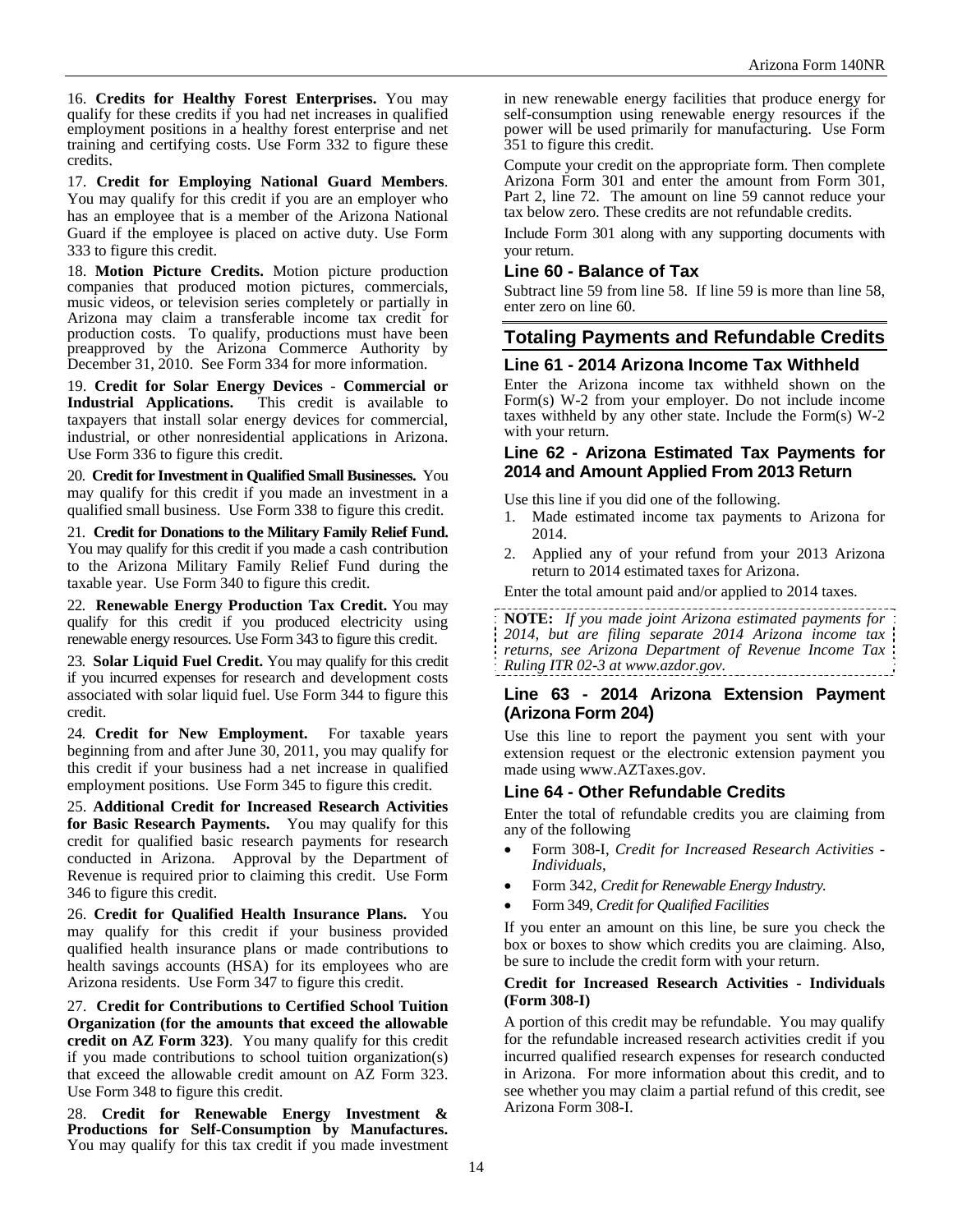You must include a copy of your "Certificate of Qualification" from the Arizona Commerce Authority, Form 301 and Form 308-I with your return to claim this credit.

If you are claiming a refund of the increased research activities credit from Form 308-I, enter the amount from Form 308-I, Part 4, line 31.

#### **Credit for Renewable Energy Industry (Form 342)**

You may qualify for the refundable credit for renewable energy industry if you expanded or located a qualified renewable energy operation in Arizona. The tax credit is refundable in five equal installments. Pre-approval and postapproval are required through the Arizona Commerce Authority. For more information about this credit, see Arizona Form 342.

You must include a copy of your "Certificate of Qualification" from the Arizona Commerce Authority, and Form 342 with your return to claim this credit.

If you are claiming the renewable energy industry credit, from Form 342, enter the amount from Form 342, Part 6, line 18.

#### **Credit for Qualified Facilities (Form 349)**

You may qualify for the refundable qualified facilities credit if you expanded or located a qualified facility in Arizona. This credit is refundable in five equal installments. Preapproval and post-approval are required through the Arizona Commerce Authority. For more information about this credit, see Arizona Form 349.

You must include a copy of your "Certificate of Qualification" from the Arizona Commerce Authority and Form 349 with your tax return to claim this credit. If you are claiming a refund of the qualified facilities credit from Form 349, enter the amount from Form 349, Part 6, line 18, here.

If you are claiming more than one of the refundable tax credits, check the appropriate boxes and add the amounts from the credit forms together and enter the total on line 64. You may use the table below to figure the amount to enter on line 64.

**NOTE:** *If you are claiming more than one of the refundable tax credits, add the amounts from the credit forms together and enter the total on line 64. You may use the following table to figure the amount to enter on line 64.* 

| 2014 - Refundable Credit Worksheet                                            |  |  |  |
|-------------------------------------------------------------------------------|--|--|--|
| Enter the refundable credit from Form<br>308-I, Part 4, line 31.              |  |  |  |
| Enter the refundable credit from Form<br>342, Part 6, line 18.                |  |  |  |
| 3. Enter the refundable credit from Form<br>349, Part 6, line 18.             |  |  |  |
| Add the amounts on lines 1 through 3.<br>Enter the total here and on line 64. |  |  |  |

# **Line 65 - Total Payments and Refundable Credits**

Line 65 is the total payments and refundable credits claimed. Add lines 61 through 64. Enter the total on line 65, if you are not claiming the following refundable credit.

#### **Arizona's Claim of Right Provision**

If you computed your 2014 tax under Arizona's claim of right provisions do the following.

- 1. Write "A.R.S. § 43-1029" and the amount of the prior year tax reduction in the space to the left of your total payment amount.
- 2. Include the credit for the prior year tax reduction in the total entered on line 65.
- 3. Include a schedule explaining the amounts repaid and the computation of the prior year tax reduction.

For more information on Arizona's claim of right provisions, see income tax procedure, ITP 95-1.

## **Figuring Your Tax Due or Overpayment**

#### **Line 66 - Tax Due**

If line 60 is more than line 65, you have tax due. Subtract line 65 from line 60. Skip lines 67, 68 and 69.

#### **Line 67 - Overpayment**

If line 65 is more than line 60, subtract line 60 from line 65. Complete lines 68 and 69.

## **Line 68 - Amount of Line 67 to Apply to 2015 Tax**

If you want all or part of your refund applied to next year's Arizona estimated taxes, enter that amount.

**NOTE:** *If you apply any of the amount shown on line 67 to 2015, you cannot use that amount to pay any tax that is later found to be due for 2014. You also may not claim a refund for that amount until you file your 2015 return.*

## **Line 69 - Balance of Overpayment**

Subtract line 68 from line 67 to determine your overpayment balance before voluntary gifts and any estimated payment penalty and/or long-term health care savings account withdrawal penalty.

# **Making Voluntary Gifts**

You can make voluntary gifts to each of the funds shown below. A gift will reduce your refund or increase the amount due with your return.

**NOTE:** *If you make a gift, you cannot change the amount of that gift later on an amended return.*

## **Line 70 - Solutions Teams Assigned to Schools Fund**

You may give some or all of your refund to the Solutions Teams Assigned to Schools Fund. You may also give more than your entire refund. If you send in additional money with your return, include that amount on line 86. Enter the amount you want to donate on line 70.

Gifts go to the Arizona Assistance for Education Fund. The Arizona Board of Education will distribute money to the Arizona Department of Education to fund solutions teams assigned to schools.

## **Line 71 - Arizona Wildlife Fund**

You may give some or all of your refund to the Arizona Wildlife Fund. You may also give more than your entire refund. If you send in additional money with your return, include that amount on line 86. Enter the amount you want to donate on line 71.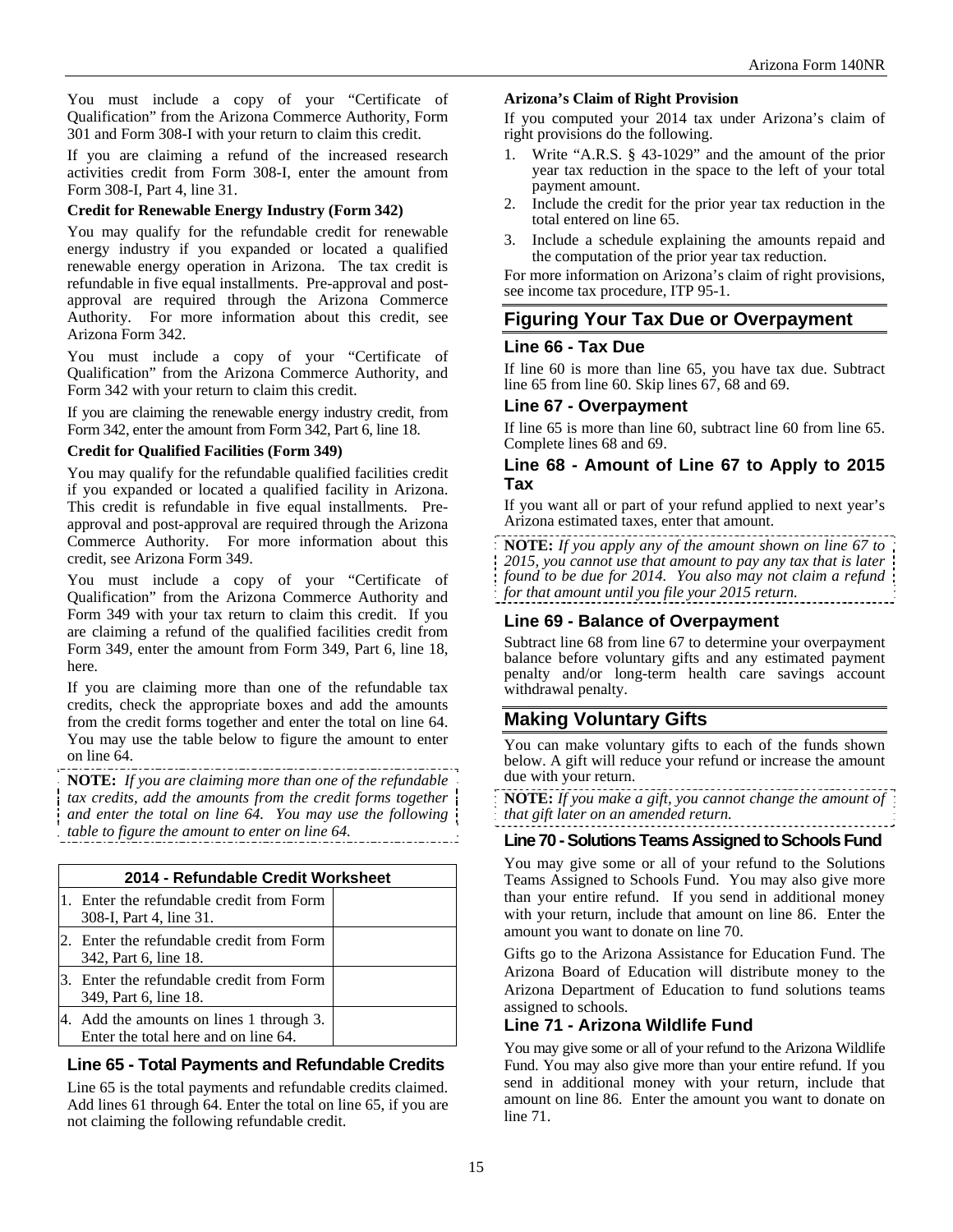Your gift to the Arizona Wildlife Fund helps protect wildlife in the state. Many species like bald eagles, Apache trout and black-footed ferrets benefit from your gifts to this fund. Gifts are also used to improve areas for watching wildlife statewide.

## **Line 72 - Child Abuse Prevention Fund**

You may give some or all of your refund to the Arizona Child Abuse Prevention Fund. You may also give more than your entire refund. If you send in additional money with your return, include that amount on line 86. Enter the amount you want to donate on line 72.

Gifts go to the Arizona Child Abuse Prevention Fund. This fund provides financial aid to community agencies for child abuse prevention programs.

#### **Line 73 - Domestic Violence Shelter Fund**

You may give some or all of your refund to the Domestic Violence Shelter Fund. You may also give more than your entire refund. If you send in additional money with your return, include that amount on line 86. Enter the amount you want to donate on line 73.

Gifts go to the Domestic Violence Shelter Fund. This fund provides financial aid to shelters for victims of domestic violence.

## **Line 74 - Political Gift**

You may give some or all of your refund to a political party. You may also give more than your entire refund. If you send in additional money with your return, include that amount on line 86. Enter the amount you want to donate on line 74. If you donated to a political party, complete line 81.

Gifts go to one of the following political parties.

- Americans Elect Democratic
- 
- Libertarian Republican
- 
- Arizona Green Party

#### **Line 75 - National Guard Relief Fund**

You may give some or all of your refund to the National Guard Relief Fund. You may also give more than your entire refund. If you send in additional money with your return, include that amount on line 86. Enter the amount you want to donate on line 75.

Gifts go to the National Guard Relief Fund. This fund provides financial aid to families of Arizona National Guard members when the National Guard member is placed on active duty and is serving in a combat zone.

#### **Line 76 - Neighbors Helping Neighbors Fund**

You may give some or all of your refund to the Neighbors Helping Neighbors Fund. You may also give more than your entire refund. If you send in additional money with your return, include that amount on line 86. Enter the amount you want to donate on line 76.

Gifts go to the Neighbors Helping Neighbors Fund. This fund provides eligible recipients with emergency aid in paying energy utility bills and conserving energy.

#### **Line 77 - Special Olympics Fund**

You may give some or all of your refund to the Special Olympics Fund. You may also give more than your entire refund. If you send in additional money with your return, include that amount on line 86. Enter the amount you want to donate on line 77.

Gifts go to the Special Olympics Fund. This fund helps provide programs of the Arizona Special Olympics.

#### **Line 78 - Veterans' Donations Fund**

You may give some or all of your refund to the Veterans' Donations Fund. You may also give more than your entire refund. If you send in additional money with your return, include that amount on line 86. Enter the amount you want to donate on line 78.

Gifts go to the Veterans' Donations Fund, which may be used for veterans in Arizona.

## **Line 79 - I Didn't Pay Enough Fund**

You may give some or all of your refund to the I Didn't Pay Enough Fund. You may also give more than your entire refund. If you send in additional money with your return, include that amount on line 86. Enter the amount you want to donate on line 79.

Gifts that you make to the I Didn't Pay Enough Fund will aid the state by going to the Arizona general fund.

#### **Line 80 - Sustainable State Parks and Roads Fund**

You may give some or all of your refund to the Sustainable State Parks and Roads Fund. You may also give more than your entire refund. If you send in additional money with your return, include that amount on line 86. Enter the amount you want to donate on line 80.

Gifts that you make to the Sustainable State Parks and Roads Fund will aid the state to operate, maintain and make capital improvements to buildings, roads, parking lots, highway entrances and any related structure used to operate state parks.

#### **Line 81 - Political Party**

If you entered an amount on line 79, check the box for the political party to which you wish to give. Select only one party. If you do not select a political party, the department will return the amount on line 74.

#### **Line 82 -**

- 
- Estimated Payment Penalty Arizona Long-Term Health Care Savings Account Withdrawal Penalty

#### **Estimated Payment Penalty**

**NOTE:** *Do not complete Arizona Form 221,* Underpayment of Estimated Tax by Individuals*, if the amount on Form 140NR, line 61 is more than the amount on Form 140NR, line 60. If the amount on Form 140NR, line 61, is more than the amount on Form 140NR, line 60, skip line 82, unless you must report an Arizona Long-Term Health Care Savings Account penalty.*

| savings riccomu penau y.                                                       |                                                                             |                                                                  |  |  |  |  |
|--------------------------------------------------------------------------------|-----------------------------------------------------------------------------|------------------------------------------------------------------|--|--|--|--|
| You must have made Arizona estimated income<br>tax<br>payments during 2014 if: |                                                                             |                                                                  |  |  |  |  |
| Your filing status<br>is:                                                      | <b>AND</b><br>Your Arizona<br>gross income for<br>2013 was greater<br>than: | <b>AND</b><br>Your Arizona<br>gross income for<br>2014 exceeded: |  |  |  |  |
| <b>Married Filing</b><br>Joint                                                 | \$150,000                                                                   | \$150,000                                                        |  |  |  |  |
| Single                                                                         | \$75,000                                                                    | \$75,000                                                         |  |  |  |  |
| Head of<br>Household                                                           | \$75,000                                                                    | \$75,000                                                         |  |  |  |  |
| <b>Married Filing</b><br>Separate                                              | \$75,000                                                                    | \$75,000                                                         |  |  |  |  |
|                                                                                |                                                                             |                                                                  |  |  |  |  |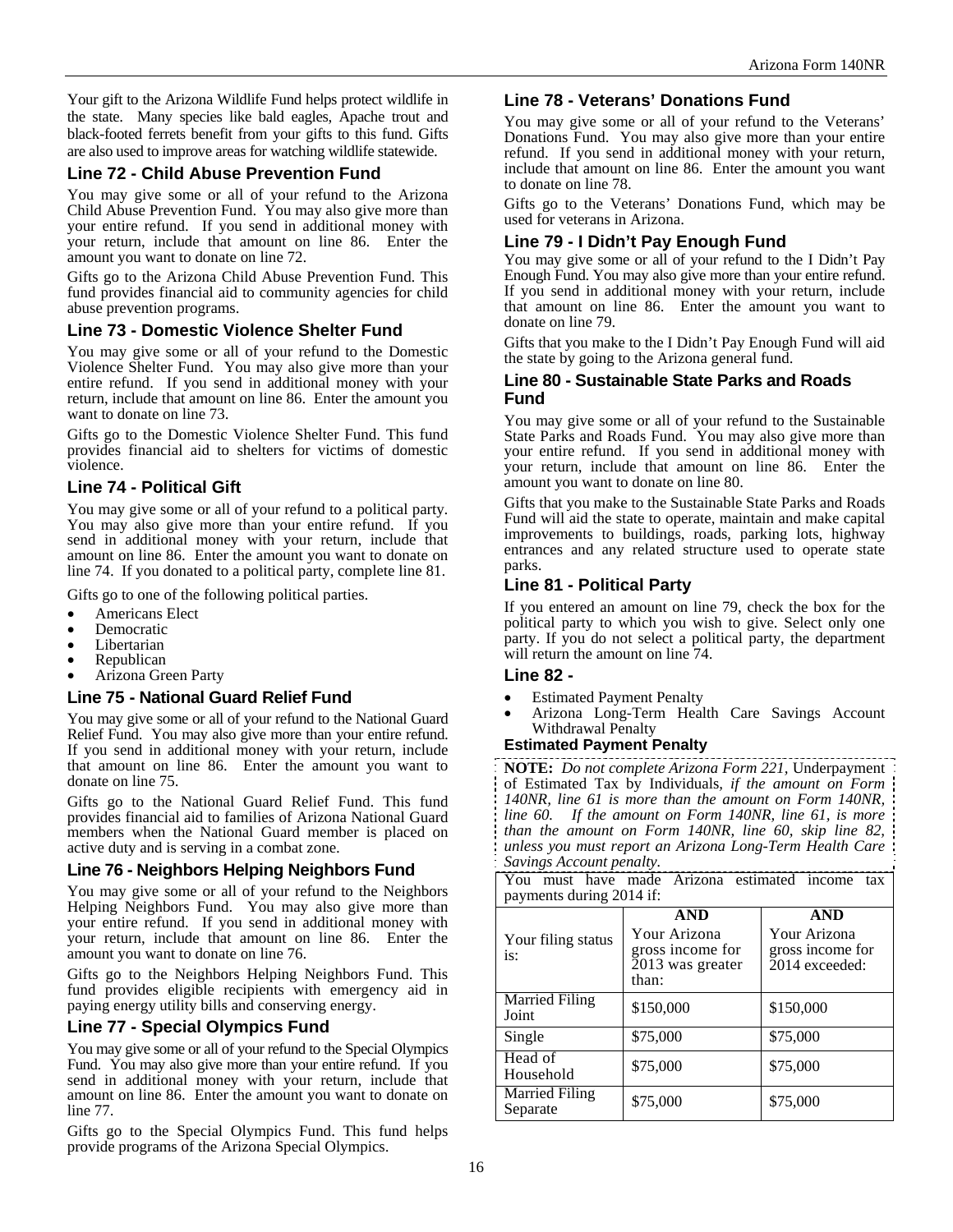If you report as a farmer or fisherman for federal purposes, you were not required to make estimated payments during 2014 if the following apply.

- 1. You are a calendar year filer. You file your Arizona return by March 1, 2015. You pay in full the amount stated on your return as owed.
- 2. You are a fiscal year filer. You file your Arizona return by the first day of the third month after the end of your fiscal year. You pay in full the amount stated on your return as owed.

#### **If the above applies, check box 832 on line 83 and do not complete Form 221.**

An individual who fails to make the required estimated payments is subject to penalty on any estimated tax payment that is late or underpaid.

Complete and include Form 221, *Underpayment of Estimated Tax by Individuals*, to determine if any penalty is due. Enter the total penalty from Form 221.

#### **Arizona Long-Term Health Care Savings Account (AZLTHSA) Withdrawal Penalty**

You must pay a withdrawal penalty if you made a long-term health care savings account withdrawal during 2014 for purposes other than to pay for qualified long-term health care expenses. *Long-term health care expense* means any expense you paid for long-term health care costs, including the following:

- expenses for skilled nursing care
- 
- expenses for home health care personal care or supportive services due to the loss of some capacity for self-care based on a chronic illness or condition

The penalty is equal to 10% (.10) of the withdrawal. You must remit this penalty with your income tax return filed for the year in which you made the withdrawal.

Multiply the amount of your withdrawal subject to penalty by 10% (.10). Enter the result.

## **Line 83 - Box 831 through Box 834**

**Box 831:** check if any of the following applies to you.

- 1. You checked the box on line 1 of Form 221.
- 2. You completed the annualized income worksheet on Form 221.
- 3. You elected to be treated as a nonresident alien on your federal income tax return. You made three estimated payment installments. Your first installment equaled 50% of the total of all of your required installments.
- **Box 832:** check if you are an individual who for federal purposes reports as a farmer or fisherman.
- **Box 833:** check if you completed and are including Form 221.
- **Box 834:** check if you included an Arizona long-term HSA penalty on line 82.

## **Line 84** -

Add lines 70 through 80 and 82. Enter the total

## **Figuring Your Refund or Tax Due**

## **Line 85 - Refund**

Subtract line 84 from line 69. Enter your refund on line 85 and skip line 86. If less than zero, enter amount owed on line 86.

If you owe money to any Arizona state agency, court, county, incorporated city or town and certain federal agencies, your refund may go to pay some of the debt. If so, the department will let you know by letter.

**Tax Tip:** *If you change your address before you get your refund, let the department know. Write to: Refund Desk, Arizona Department of Revenue, PO Box 29216, Phoenix, AZ 85038-9216. Include your SSN in your letter.* 

## **Direct Deposit of Refund**

Complete the direct deposit line if you want us to directly deposit the amount shown on line 85 into your account at a bank or other financial institution (such as a mutual fund, brokerage firm or credit union) instead of sending you a check.

**NOTE:** *Check the box on line 85A if the direct deposit will ultimately be placed in a foreign account. If you check box 85A, do not enter your routing or account numbers. If this box*  is checked, we will not direct deposit your refund. We will *send you a check instead.* 

## **Why Use Direct Deposit?**

- You will get your refund fast even faster if you e-file!
- Payment is more secure since there is no check to get lost.
- It is more convenient. No trip to the bank to deposit your check.
- Saves tax dollars. A refund by direct deposit costs less to process than a check.

**NOTE:** *We are not responsible for a lost refund if you enter the wrong account information. Check with your financial institution to get the correct routing and account numbers and to make sure your direct deposit will be accepted.*

# **Routing Number**

#### **MAKE SURE YOU ENTER THE CORRECT ROUTING NUMBER.**

The routing number must be nine digits. The first 2 digits must be 01 through 12 or 21 through 32. Otherwise, the direct deposit will be rejected and a check will be sent instead. On the sample check below, the routing number is 250250025.

Your check may state that it is payable through a financial institution different from the one at which you have your checking account. If so, **do not** use the routing number on that check. Instead, contact your financial institution for the correct routing number to enter here.

#### **Sample Check**



Note: The routing and account numbers may be in different places on your check.

## **Account Number**

#### **MAKE SURE YOU ENTER THE CORRECT ACCOUNT NUMBER.**

The account number can be up to 17 characters (both numbers and letters). **DO NOT** include hyphens, spaces or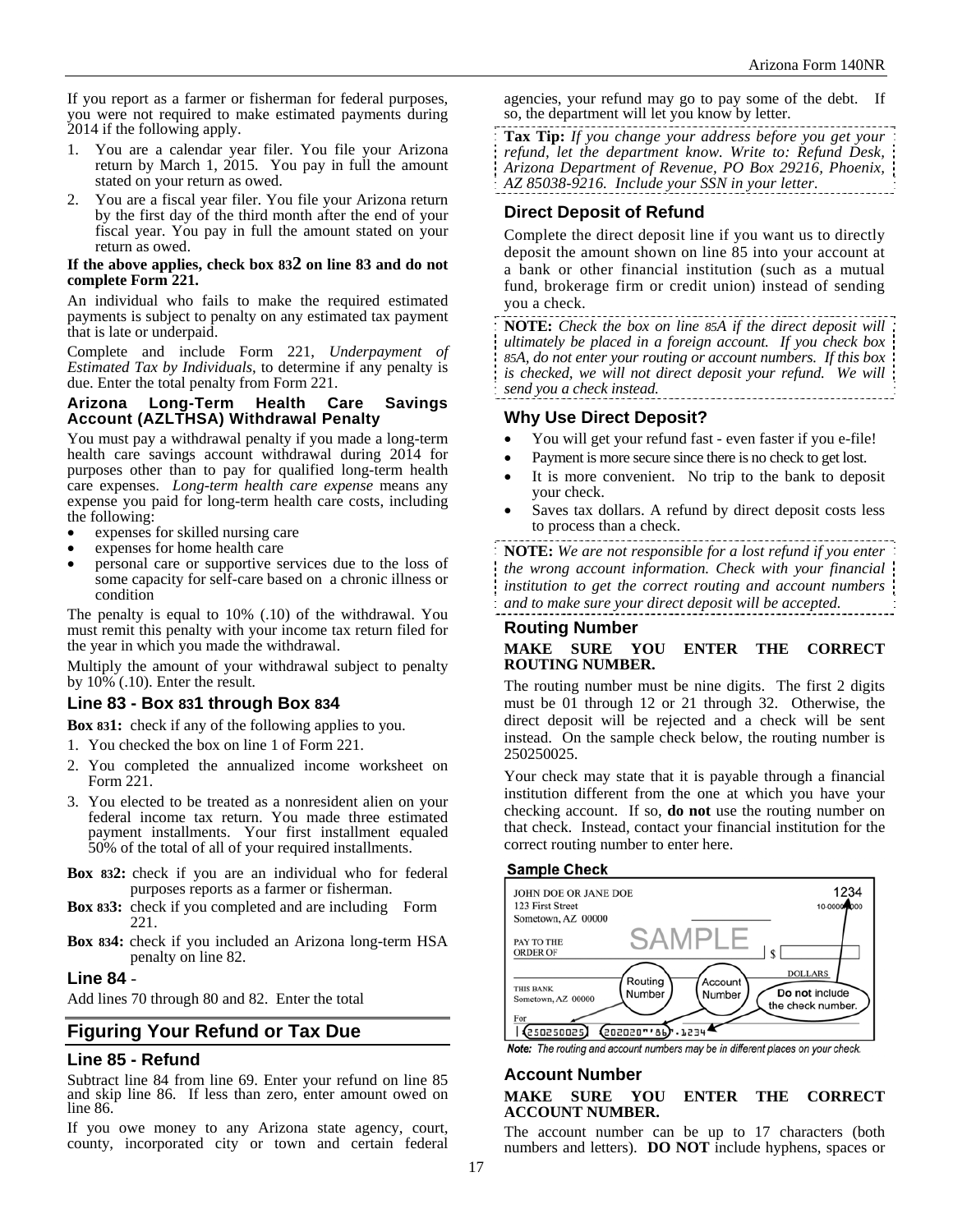special symbols. Enter the number from left to right and leave any unused boxes blank. On the sample check, the account number is 20202086. Be sure **not** to include the check number.

**NOTE**: *If the direct deposit is rejected, a check will be sent instead*. 

## **Line 86 - Amount Owed**

Add lines 66 and 84. Enter the amount you owe on line 86. If you are making voluntary donations on lines 70 through 80 in excess of your overpayment, enter the difference on line 86.You may pay only with a check, electronic check, money order, or credit card.

## **Check or money order**

**NOTE:** *Include your check with your return*. *Please do not send cash.*

Make your check payable to Arizona Department of Revenue. Write your SSN and tax year on the front of your check or money order.

The department cannot accept checks or money orders in foreign currency. You must make payment in U.S. dollars.

#### **Electronic payment from your checking or savings account**

You can make an electronic payment from your checking or savings account to pay your balance due for 2014. There is no fee to use this method. To make an electronic payment, go to www.AZTaxes.gov and click on the "Make a Payment" link. The "E-Check" option in the "Payment Method" drop-down box will debit the amount from the checking or savings account that you specify. If you make an electronic payment from your checking or savings account, you will receive a confirmation number. **Please** 

## **keep this confirmation number as proof of payment.**

**NOTE:** *You may not make an electronic payment from your checking or savings account if the payment will ultimately be coming from a foreign account. In this case, you must pay by check or money order.*  

#### **Credit card payment**

You can pay with your Discover, MasterCard, Visa, or American Express credit card. Go to www.AZTaxes.gov and click on the "Make a Payment" link and choose the credit card option. This will take you to a third party vendor site (provider). The provider **will charge** you a convenience fee based on the amount of your tax payment. The provider will tell you what the fee is during the transaction; you will have the option to continue or cancel the transaction. If you complete the credit card transaction, you will receive a confirmation number. **Please keep this confirmation number as proof of payment.**

#### **Installment Payments**

If you cannot pay the full amount shown on line 86 when you file, you may ask to make monthly installment payments. To make this request, complete Arizona Form 140-IA and mail the completed form to the address on the Form 140-IA. **Do not mail Form 140**-**IA with your income tax return.** You may obtain Arizona Form 140-IA from our website.

If you cannot pay the full amount shown on line 86, you will be charged interest and may be charged a late payment penalty on the tax not paid by April 15, 2015.

To limit the interest and penalty charges, pay as much of the tax as possible when you file.

## **Sign Your Return**

You must sign your return. If married filing a joint return, both you and your spouse must sign even if only one had income. Form 140NR is not considered a valid return unless you sign it. The department cannot send a refund check without proper signatures on the return.

## **Instructions Before Mailing**

- **DO NOT** *STAPLE* **YOUR RETURN. DO NOT STAPLE ANY DOCUMENTS, SCHEDULES OR PAYMENT TO YOUR RETURN.**
- Make sure your **NAME** is on the return.
- Make sure your **SSN** is on your return.
- Be sure you enter your daytime telephone number in the space provided on the front of your return.
- Check to make sure that your math is correct. A math error can cause delays in processing your return.
- If claiming **dependent** exemptions, write the number of dependents claimed on the **front** of the return. On page 1 (and page 3, if needed) of the return, write each dependent's name, SSN, relationship, and the number of months that he or she lived in your home.
- Check the **boxes** to make sure you filled in all required boxes.
- If you requested a filing extension, make sure that you check box **82F** on page 1 of the return.
- Sign your return and have your spouse sign, if filing jointly.

 Write your SSN and tax year on the front of your check. The Department of Revenue may charge you \$25 for a check returned unpaid by your financial institution.

- Include all required documents. Place these documents to the back of your return. Documents you must include with your return are those items listed in numbers 1 through 4 below.
- 1. Include *Form(s) W-2* after the last page of your return.
- 2. Include Arizona Form 301, applicable credit forms, and your own schedules after page 2 of your return. If itemizing, include these forms after your Arizona Schedule A (NR) and your federal Schedule A.
- 3. If claiming a credit for taxes paid to another state or country include a copy of the other state's or country's filed return.
- 4. If you itemize, be sure to include Arizona Schedule A (NR) and a copy of the federal Schedule A. Include the Arizona Schedule A (NR) and the federal Schedule A directly after page 2 of your return. Include other forms and schedules behind the Schedules A.
- Do not include correspondence with your return.

## **Filing Your Return**

Before you mail your return, make a copy of your return. Also, make a copy of any schedules that you are including with your return. Keep the copies for your records. Be sure that you mail the original and not a copy.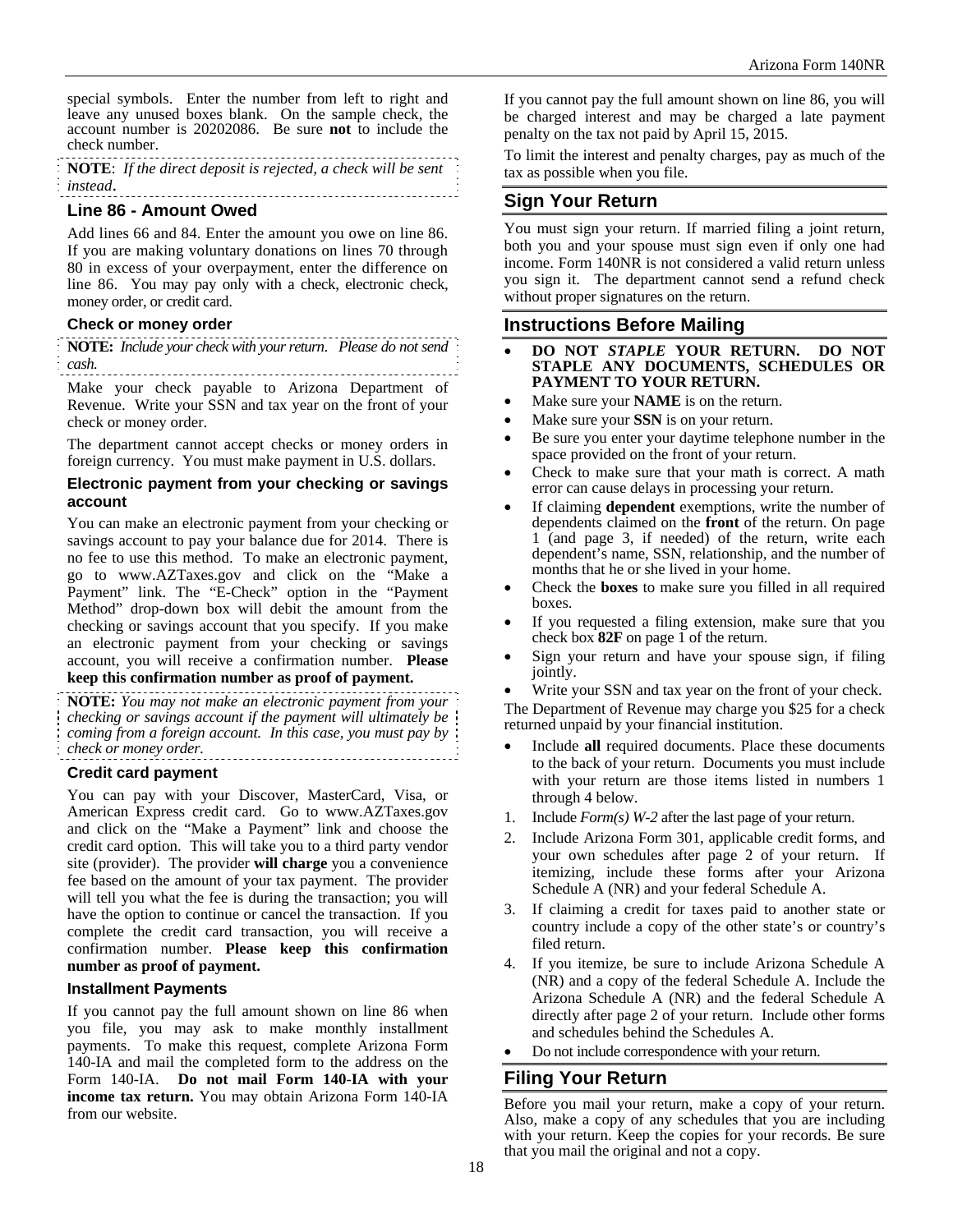To avoid delays, if you are mailing more than one tax return, please use separate envelopes for each return.

# **Where Should I File My Return?**

If you are **sending a payment** with this return, mail the return to:

Arizona Department of Revenue PO Box 52016 Phoenix, AZ 85072-2016

If you are **expecting a refund, or owe no tax**, or owe tax but are not sending a payment, mail the return to:

Arizona Department of Revenue PO Box 52138

Phoenix, AZ 85072-2138

#### **Make sure you put enough postage on the envelope.**

The U.S. Post Office must postmark your return or extension request by midnight April 15. A postage meter postmark will not qualify as a timely postmark. *Only a postmark from the U.S. Post Office will qualify.* You may also use certain private delivery services designated by the IRS to meet the "timely mailing as timely filed" rule.

# **How Long to Keep Your Return**

You must keep your records as long as they may be needed for the administration of any provision of Arizona tax law. Generally, this means you must keep records that support items shown on your return until the period of limitations for that return runs out.

The period of limitations is the period of time in which you can amend your return to claim a credit or refund or the department can assess additional tax. A period of limitations is the limited time after which no legal action can be brought. Usually, this is four years from the date the return was due or filed.

In some cases, the limitation period is longer than four years. The period is six years from when you file a return if you underreport the income shown on that return by more than 25%. The department can bring an action at any time if a return is false or fraudulent, or you do not file a return. To find out more about what records you should keep, see federal Publication 552.

# **Where's My Refund**

You can check on your refund by visiting www.azdor.gov or www.AZTaxes.gov and clicking on "Where's my refund?" or you may call one of the numbers listed on page 1. Before you call, be sure to have a copy of your 2014 tax return on hand. You will need to know your SSN, your filing status and your 5-digit ZIP Code.

# **Contacting the Department**

Your tax information on file with the department is confidential. If you want the department to discuss your tax matters with someone other than yourself, you must authorize the department to release confidential information to that person.

You may use Arizona Form 285, to authorize the department to release confidential information to your appointee. See Form 285 for details.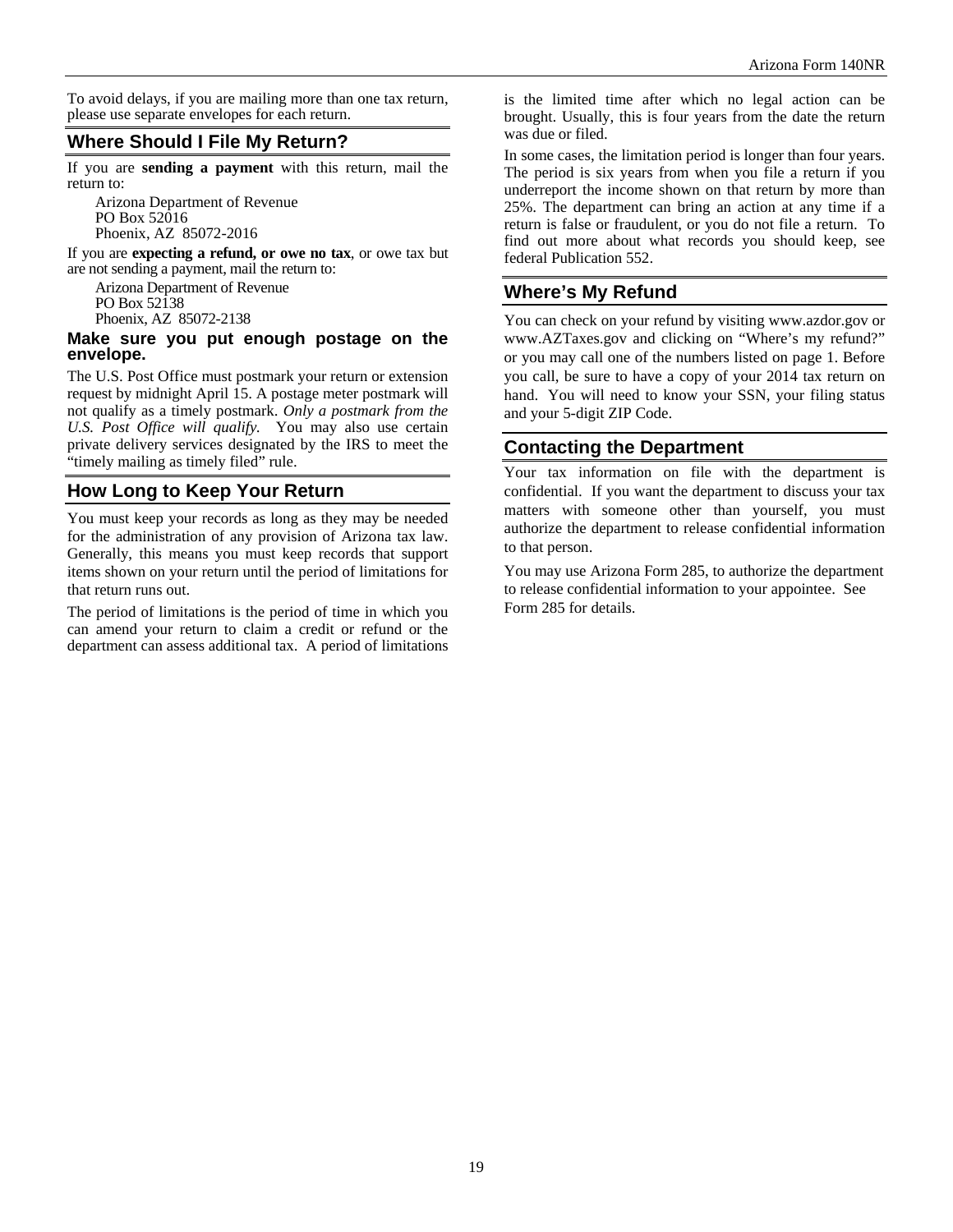Worksheet for Net Long-Term Capital Gain Subtraction for Assets Acquired *After* December 31, 2011  $\Box$  2014 Amended return

| (a)<br>Long-Term Capital Gain or (loss) as reported on<br>federal Schedule D (or other form/schedule) and<br>included in computation of federal adjusted gross<br>income.<br><i>Enter</i> the <u>total</u> net long-term capital gains or (losses)<br>from the following forms in each applicable column.<br>See page 21 for instructions. |                                                                                               |                | (b)<br><b>Total net long-</b><br>term capital<br>gains or<br>(losses)<br>(for all assets) | (c)<br>Net long-term<br>capital gains or<br>(losses) included<br>in column (b)<br>from Arizona<br>sources | (d)<br>Net long-term<br>capital gains or<br>(losses) included<br>in column (c)<br>from assets<br>acquired before<br>1/1/2012 | (e)<br>Net long-term<br>capital gains or<br>(losses) included<br>in column (c)<br>from assets<br>acquired after<br>12/31/2011 |
|--------------------------------------------------------------------------------------------------------------------------------------------------------------------------------------------------------------------------------------------------------------------------------------------------------------------------------------------|-----------------------------------------------------------------------------------------------|----------------|-------------------------------------------------------------------------------------------|-----------------------------------------------------------------------------------------------------------|------------------------------------------------------------------------------------------------------------------------------|-------------------------------------------------------------------------------------------------------------------------------|
| $\mathbf{1}$                                                                                                                                                                                                                                                                                                                               | Form(s)<br>Other<br>8949<br><b>Sales</b><br>and                                               |                |                                                                                           |                                                                                                           |                                                                                                                              |                                                                                                                               |
|                                                                                                                                                                                                                                                                                                                                            | Dispositions of Capital Assets; and                                                           |                |                                                                                           |                                                                                                           |                                                                                                                              |                                                                                                                               |
|                                                                                                                                                                                                                                                                                                                                            | Form(s) 1099-B, Proceeds from Broker                                                          |                |                                                                                           |                                                                                                           |                                                                                                                              |                                                                                                                               |
|                                                                                                                                                                                                                                                                                                                                            | and Barter Exchange Transactions, for                                                         |                |                                                                                           |                                                                                                           |                                                                                                                              |                                                                                                                               |
|                                                                                                                                                                                                                                                                                                                                            | long-term transactions directly reported                                                      |                |                                                                                           |                                                                                                           |                                                                                                                              |                                                                                                                               |
|                                                                                                                                                                                                                                                                                                                                            | on federal Schedule D.                                                                        | 1              |                                                                                           |                                                                                                           |                                                                                                                              |                                                                                                                               |
| 2                                                                                                                                                                                                                                                                                                                                          | Form(s) 4797 Sales of Business Property                                                       | $\overline{2}$ |                                                                                           |                                                                                                           |                                                                                                                              |                                                                                                                               |
| 3                                                                                                                                                                                                                                                                                                                                          | Form(s) 2439 Notice to Shareholder of                                                         |                |                                                                                           |                                                                                                           |                                                                                                                              |                                                                                                                               |
|                                                                                                                                                                                                                                                                                                                                            | <b>Undistributed Long-Term Capital Gains</b>                                                  | 3              |                                                                                           |                                                                                                           |                                                                                                                              |                                                                                                                               |
| 4                                                                                                                                                                                                                                                                                                                                          | Form(s) 6252 Installment Sale Income                                                          | $\overline{4}$ |                                                                                           |                                                                                                           |                                                                                                                              |                                                                                                                               |
| 5                                                                                                                                                                                                                                                                                                                                          | Form(s) 4684 Casualties and Thefts                                                            | 5              |                                                                                           |                                                                                                           |                                                                                                                              |                                                                                                                               |
| 6                                                                                                                                                                                                                                                                                                                                          | Form(s) 6781 Gains and Losses from                                                            |                |                                                                                           |                                                                                                           |                                                                                                                              |                                                                                                                               |
|                                                                                                                                                                                                                                                                                                                                            | Sec. 1256 Contracts and Straddles                                                             | 6              |                                                                                           |                                                                                                           |                                                                                                                              |                                                                                                                               |
| 7                                                                                                                                                                                                                                                                                                                                          | Form(s) 8824 Like-Kind Exchanges                                                              | $\overline{7}$ |                                                                                           |                                                                                                           |                                                                                                                              |                                                                                                                               |
| 8                                                                                                                                                                                                                                                                                                                                          | Partnerships, S corporations, estates, and<br>trusts -- from AZ Form 120S Schedule K-         |                |                                                                                           |                                                                                                           |                                                                                                                              |                                                                                                                               |
|                                                                                                                                                                                                                                                                                                                                            | 1(NR); AZ Form 165 Schedule K-1(NR);                                                          |                |                                                                                           |                                                                                                           |                                                                                                                              |                                                                                                                               |
|                                                                                                                                                                                                                                                                                                                                            | and AZ Form 141 Schedule K-1(NR)                                                              | 8              |                                                                                           |                                                                                                           |                                                                                                                              |                                                                                                                               |
| 9                                                                                                                                                                                                                                                                                                                                          | Form(s)<br>1099-DIV                                                                           |                |                                                                                           |                                                                                                           |                                                                                                                              |                                                                                                                               |
|                                                                                                                                                                                                                                                                                                                                            | Dividends<br>and<br><i>Distributions</i>                                                      |                |                                                                                           |                                                                                                           |                                                                                                                              |                                                                                                                               |
|                                                                                                                                                                                                                                                                                                                                            | Subtotal: for each column, combine the                                                        | 9              |                                                                                           |                                                                                                           |                                                                                                                              |                                                                                                                               |
| 10                                                                                                                                                                                                                                                                                                                                         | amounts and enter the total.                                                                  | 10             |                                                                                           |                                                                                                           |                                                                                                                              |                                                                                                                               |
| 11                                                                                                                                                                                                                                                                                                                                         | Available<br>long-term<br>capital<br>loss                                                     |                |                                                                                           |                                                                                                           |                                                                                                                              |                                                                                                                               |
|                                                                                                                                                                                                                                                                                                                                            | carryover. Enter the amount, if any, in                                                       |                |                                                                                           |                                                                                                           |                                                                                                                              |                                                                                                                               |
|                                                                                                                                                                                                                                                                                                                                            | each applicable column.                                                                       | 11             |                                                                                           |                                                                                                           |                                                                                                                              |                                                                                                                               |
| 12                                                                                                                                                                                                                                                                                                                                         | Subtract line 11 from line 10 and enter                                                       |                |                                                                                           |                                                                                                           |                                                                                                                              |                                                                                                                               |
|                                                                                                                                                                                                                                                                                                                                            | the difference in each applicable column.                                                     | 12             |                                                                                           |                                                                                                           |                                                                                                                              |                                                                                                                               |
| 13                                                                                                                                                                                                                                                                                                                                         | For amounts to enter on line 13, columns                                                      |                |                                                                                           |                                                                                                           |                                                                                                                              |                                                                                                                               |
|                                                                                                                                                                                                                                                                                                                                            | through (d), see the worksheet<br>(a)                                                         |                |                                                                                           |                                                                                                           |                                                                                                                              |                                                                                                                               |
|                                                                                                                                                                                                                                                                                                                                            | instructions.                                                                                 | 13             |                                                                                           |                                                                                                           |                                                                                                                              |                                                                                                                               |
| 14                                                                                                                                                                                                                                                                                                                                         | Net Long-term capital gain or (loss)                                                          |                |                                                                                           |                                                                                                           |                                                                                                                              |                                                                                                                               |
|                                                                                                                                                                                                                                                                                                                                            | included in computation of your                                                               |                |                                                                                           |                                                                                                           |                                                                                                                              |                                                                                                                               |
|                                                                                                                                                                                                                                                                                                                                            | federal adjusted gross income. Subtract                                                       |                |                                                                                           |                                                                                                           |                                                                                                                              |                                                                                                                               |
|                                                                                                                                                                                                                                                                                                                                            | line 13 from line 12 and enter the                                                            |                |                                                                                           |                                                                                                           |                                                                                                                              |                                                                                                                               |
|                                                                                                                                                                                                                                                                                                                                            | difference in each applicable column.<br>If the amount on line $14$ , column (e)<br>$\bullet$ |                |                                                                                           |                                                                                                           |                                                                                                                              |                                                                                                                               |
|                                                                                                                                                                                                                                                                                                                                            | is a net capital (loss), you do not                                                           |                |                                                                                           |                                                                                                           |                                                                                                                              |                                                                                                                               |
|                                                                                                                                                                                                                                                                                                                                            | qualify to take the subtraction.                                                              |                |                                                                                           |                                                                                                           |                                                                                                                              |                                                                                                                               |
|                                                                                                                                                                                                                                                                                                                                            | If the amount on line $14$ , column (e)                                                       |                |                                                                                           |                                                                                                           |                                                                                                                              |                                                                                                                               |
|                                                                                                                                                                                                                                                                                                                                            | is a net capital gain, enter the result                                                       |                |                                                                                           |                                                                                                           |                                                                                                                              |                                                                                                                               |
|                                                                                                                                                                                                                                                                                                                                            | on Form $140NR$ , page 1, line 34.<br>Also enter the amount from line 14,                     |                |                                                                                           |                                                                                                           |                                                                                                                              |                                                                                                                               |
|                                                                                                                                                                                                                                                                                                                                            | column (c) on Form 140NR, page 1,                                                             |                |                                                                                           |                                                                                                           |                                                                                                                              |                                                                                                                               |
|                                                                                                                                                                                                                                                                                                                                            | line $33$ .                                                                                   | 14             |                                                                                           |                                                                                                           |                                                                                                                              |                                                                                                                               |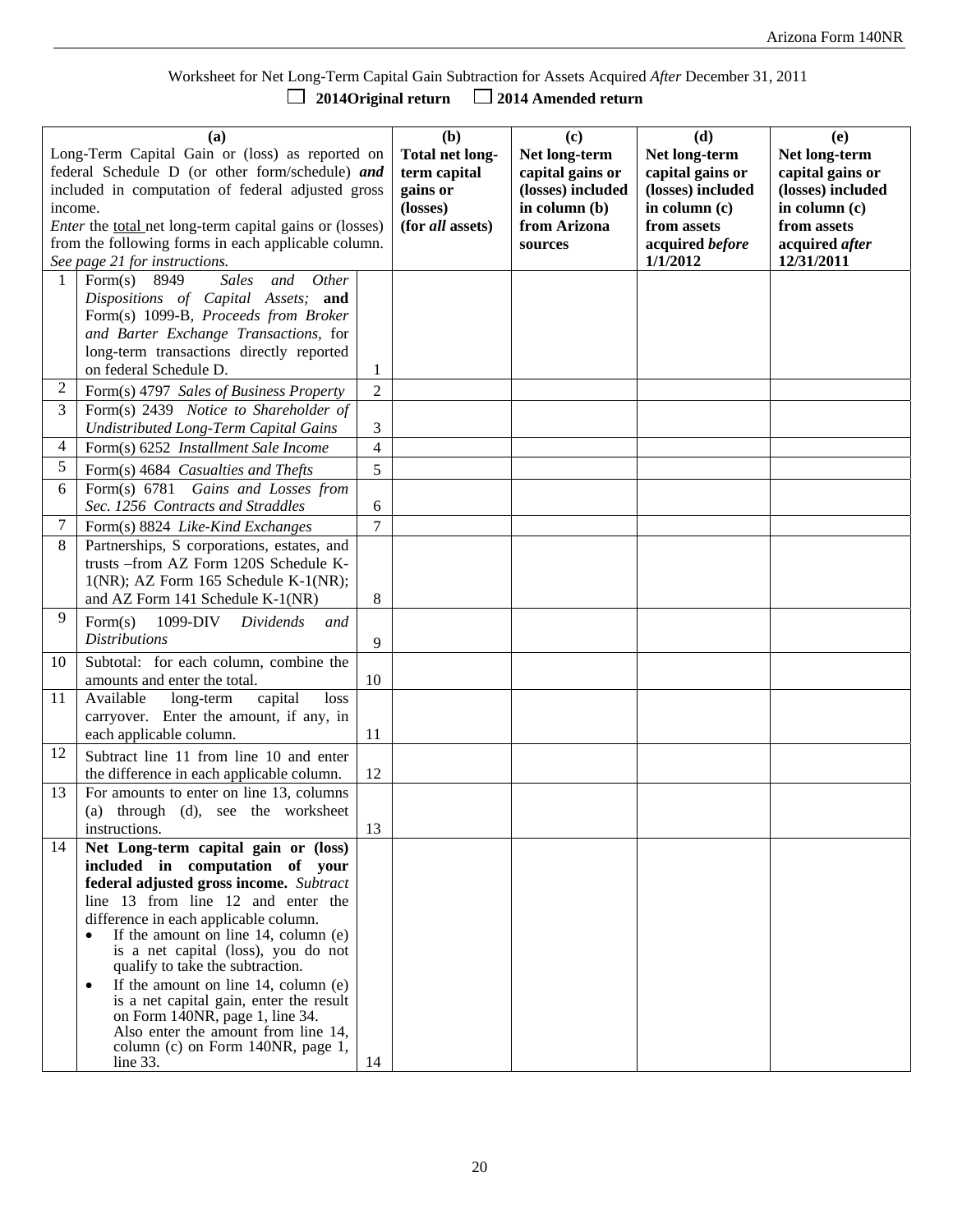# **Instructions for completing the worksheet for the subtraction from Arizona gross income for net long-term capital gain from assets acquired** *after* **December 31, 2011.**

## **Purpose of the Worksheet**

You may subtract a percentage of any net long-term capital gain included in your federal adjusted gross income that is from an investment in an asset acquired after December 31, 2011.

As a nonresident, you may take the allowable subtraction for only those qualified net long-term capital gains that are from Arizona sources.

To take the allowable subtraction, you must know whether the capital gain or (loss) is considered short-term or longterm. Only the net long-term capital gain from assets acquired *after* December 31, 2011, is used in the computation for the subtraction.

For more information about determining whether a gain or (loss) is short term or long term, see federal *Publication 544* at www.irs.gov.

#### **When Should the Worksheet be Complete?**

You *must* complete this worksheet to take the allowable subtraction if you have a net capital gain included in your federal adjusted gross income and the gain includes assets purchased *after* December 31, 2011.

Do *not* complete this worksheet if either of the following applies.

- You do not have any capital gains to report for the current tax year; or
- You do not have any net capital gain from asset(s) acquired *after* December 31, 2011, to report for the current tax year.

#### **General Instructions**

- 1. Enter your name and social security number as shown on Form 140NR, page 1.
- 2. Check the box if this worksheet is for an original or an amended return.
- 3. Keep this worksheet for your records.

#### **Line-by-Line instructions**

#### **Columns (a) through (e)**

- **Column (a)**, lines 1 through 8, lists the federal forms reported on Schedule D. Line 9 identifies the total capital gain distributions reported on Form(s) 1099-DIV.
- **Column (b)** is the **total** amount of long-term capital gains or (losses) reported on Schedule D or other forms/schedules.
- **Column (c)** is the amount of long-term capital gains or (losses) included in column (b) from Arizona sources.
- **Column (d)** is the amount of the long-term capital gains or (losses), included in column (c) for assets acquired *before* January 1, 2012.
- **Column (e)** is the amount of the long-term capital gains or (losses), included in column (c) for assets acquired *after* December 31, 2011.

## **Lines 1 through 8 - Capital Gains or (Losses) Reported on federal Schedule D.**

Enter the long-term capital gain or (loss) from the federal form listed that was reported on your federal Schedule D and included in the computation of your federal adjusted gross income.

## **Line 9 - Long-Term Capital Gains or (Losses)**

Enter the long-term capital gain or (loss) reported on Form(s) 1099-DIV and included in your computation of federal adjusted gross income.

*Note: Some taxpayers are not required to file Schedule D to report certain capital gains or (losses). In these cases, the long-term capital gains or (losses) are reported directly on the taxpayer's income tax return. Enter those items on line 9 of the worksheet.* 

## **Line 10 - Subtotal**

For each column, combine the amounts listed on lines 1 through 9 and enter the total.

## **Line 11 - Long-Term Capital (Loss) Carryover**

If you used a long-term capital loss carryover from previous tax years to reduce your long-term capital gains for the current taxable year, enter the amount used to apply to gains from assets acquired before January 1, 2012, in columns (c) and  $(d)$ .

## **Line 12 -**

Subtract line 11 from line 10 and enter the difference in applicable column.

## **Line 13 -**

To determine the amount to enter on line 13, columns (a), (b) and (c); answer the following questions.

Did you take a subtraction for any net capital gain included in federal adjusted gross income for the taxable year derived from investment in a qualified small business on Arizona Form 140NR, page 1, line 36?

- If "No", enter zero on line 13.
- If "Yes", does that amount include any net long-term capital gain from an investment made *after* December 31, 2011?
	- If "No", enter zero on line 13.
	- If "Yes", enter the amount of any net long-term capital gain from an investment made *after* December 31, 2011, and included in the amount subtracted on Arizona Form 140NR, line 36.